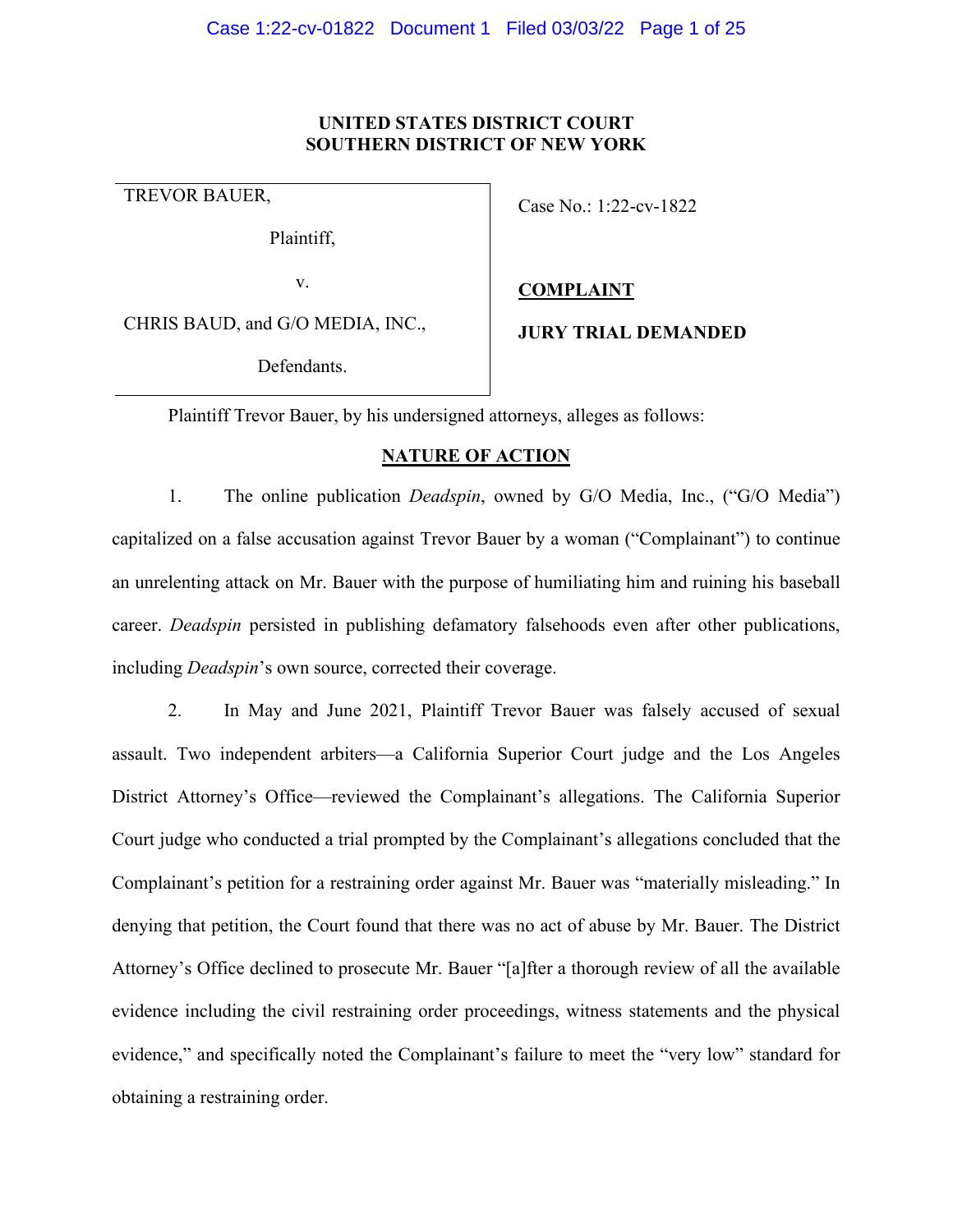### Case 1:22-cv-01822 Document 1 Filed 03/03/22 Page 2 of 25

3. Days after the Complainant filed her misleading petition for a restraining order, multiple media outlets falsely reported that Mr. Bauer had fractured the Complainant's skull, despite medical records attached to her own petition conclusively showing no skull fracture. Eventually, many of those outlets corrected their reporting.

4. The online sports-news website *Deadspin*, owned and operated by Defendant G/O Media, however, pushed forward with the false narrative of a skull fracture—even *after* other outlets reported there had been no fracture. On July 6, 2021, Defendant Chris Baud, *Deadspin*'s Managing Editor, published the article "Trevor Bauer should never pitch again" ("the Article"). The Article falsely stated that the Complainant had "her skull fractured" by Mr. Bauer—whom the Article described as a "cretin"—and that an "initial CT scan . . . showed a fracture." A copy of the Article is attached to this Complaint as Exhibit A.

5. G/O Media and Mr. Baud knew these statements were false because the primary source cited in the Article—reporting by *The Athletic*—already contained a correction that expressly stated that a CT scan showed *no fracture*. *The Athletic*'s correction was issued several days before the Article was published, but G/O Media and Mr. Baud deliberately disregarded it.

6. G/O Media and Mr. Baud also ignored other articles that reported that the Complainant did not suffer a skull fracture and that her CT scans showed no fracture.

7. Not only was the absence of a skull fracture the journalistic consensus at the time of the Article's publication, but even the Complainant's petition for a restraining order, although written to create a misleading impression of her alleged injuries, never directly claimed that she had sustained a skull fracture. The medical records attached to the petition conclusively showed no skull fracture. These attached records refer to three separate CT Scans—a CT of the Head without Contrast, a CT Angiogram Neck with Contrast, and a CT Maxillofacial Bones with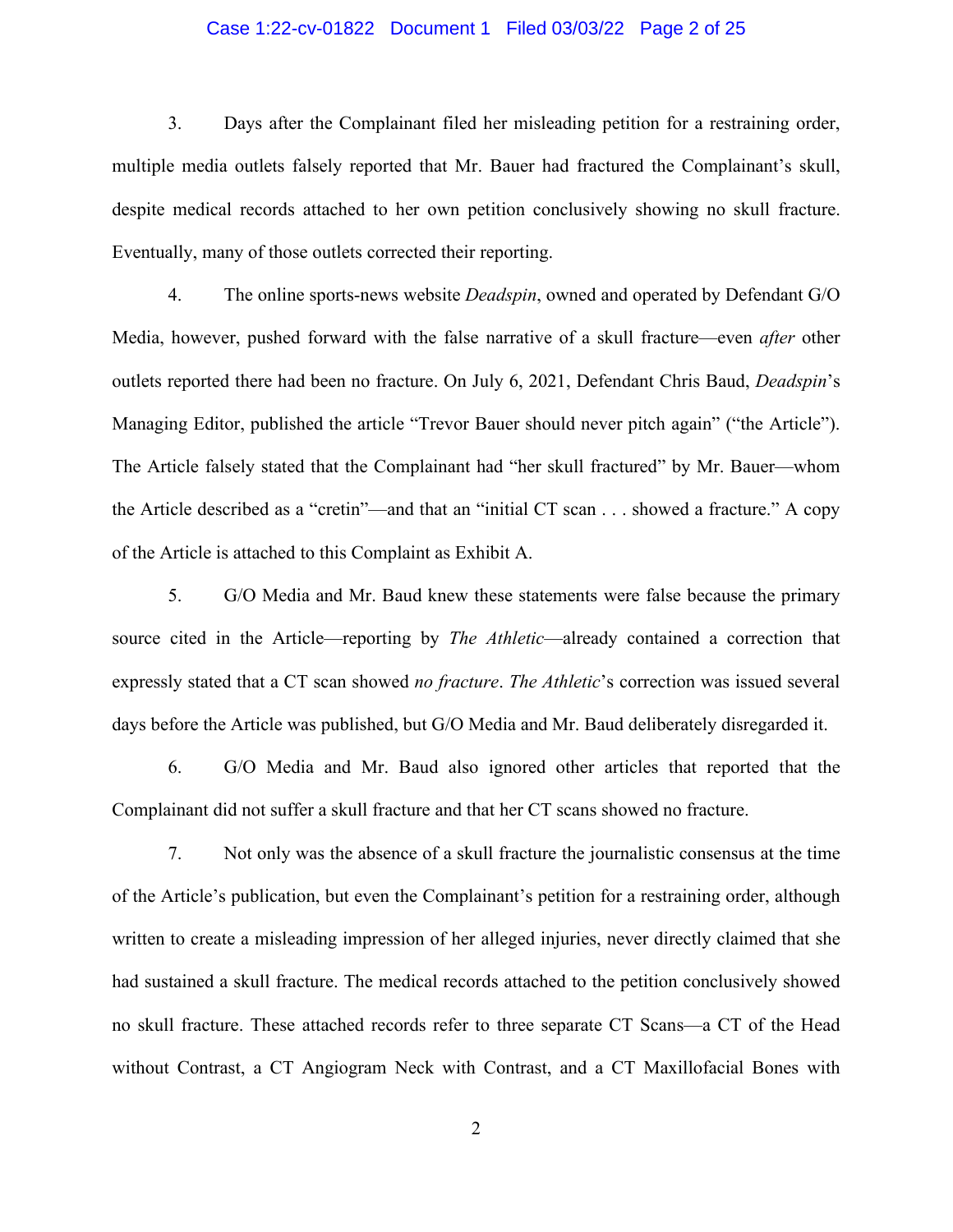### Case 1:22-cv-01822 Document 1 Filed 03/03/22 Page 3 of 25

Contrast—all of which came back negative. The result of the CT Scan of the Head was attached to her petition and shows definitively that she was not diagnosed with a skull fracture. That was enough to force other publications to correct their articles even before *Deadspin* published the Article.

8. The Article was the culmination of an unrelenting campaign by *Deadspin* to defame and impugn Mr. Bauer. For years *Deadspin* repeatedly and maliciously targeted Mr. Bauer, accusing him of harassment and misogynistic behavior, and called him an "online bully," "asshole," a "racist, sexist, jackass," and a "douche canoe." Consistent with that continued harassment, G/O Media and Mr. Baud deliberately avoided the truth and fabricated the narrative that Mr. Bauer fractured the Complainant's skull. To serve their narrative of attacking Mr. Bauer, Mr. Baud and G/O Media deliberately ignored the many sources revealing the truth—including corrections to the very *The Athletic* article on which G/O Media and Mr. Baud relied. They falsely stated that Mr. Bauer fractured the Complainant's skull, knowing it was false, all with the purpose and intent to harm Mr. Bauer.

9. Mr. Bauer now brings this action seeking redress for the defamatory and malicious actions by G/O Media and Mr. Baud.

#### **PARTIES**

10. Plaintiff Trevor Bauer is a citizen of the State of Texas and a Major League Baseball player.

11. Defendant G/O Media is a for-profit Delaware corporation with its principal place of business in New York, New York. G/O Media owns and operates media websites, including the sports-news website *Deadspin*.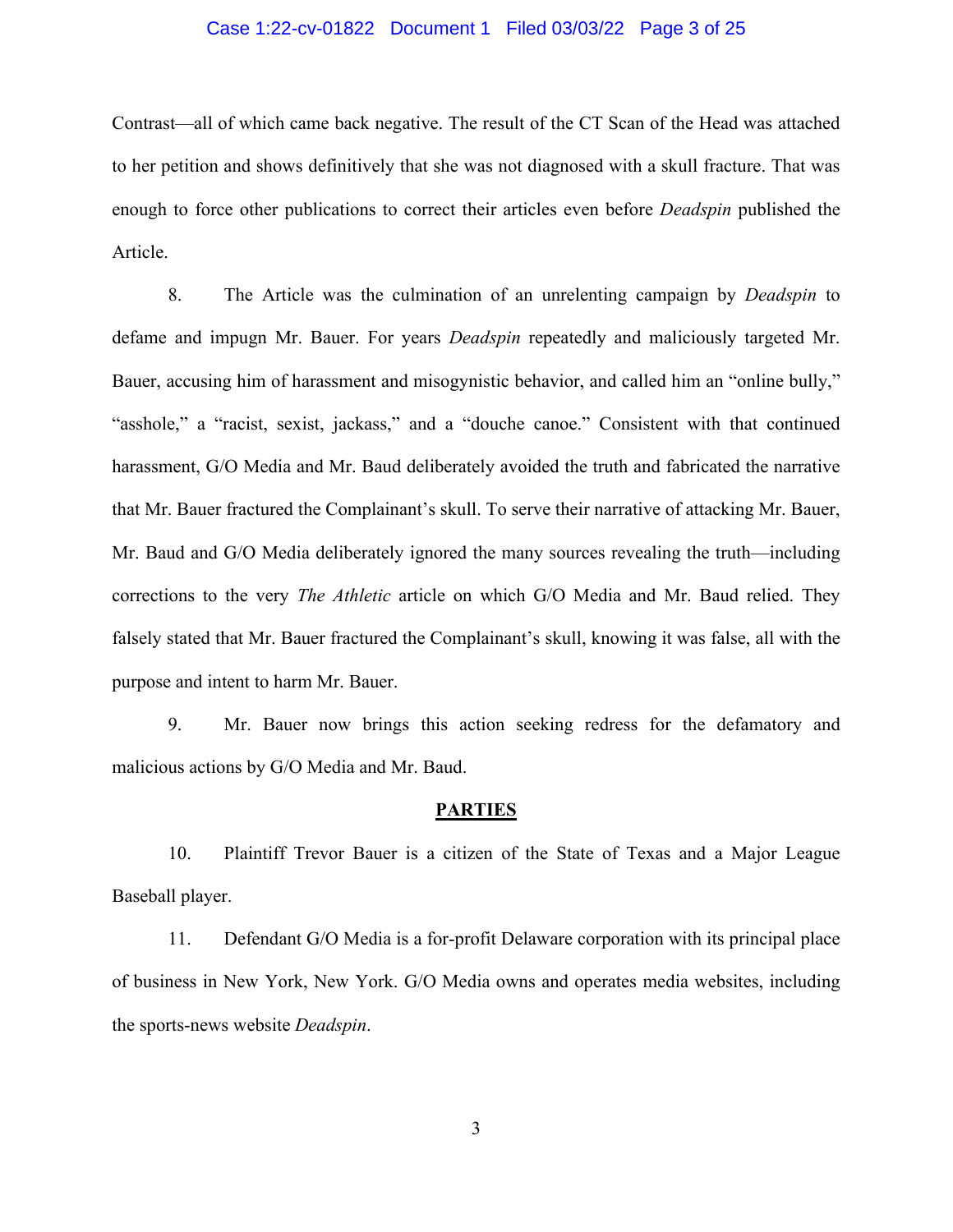#### Case 1:22-cv-01822 Document 1 Filed 03/03/22 Page 4 of 25

12. Defendant Chris Baud is a citizen of the State of New York. Mr. Baud is the Managing Editor of *Deadspin* and wrote the Article on behalf of *Deadspin* and G/O Media, and in furtherance of their interests.

#### **JURISDICTION AND VENUE**

13. The Court has subject matter jurisdiction pursuant to 28 U.S.C. § 1332. Plaintiff is a citizen of Texas and Defendants are both citizens of the State of New York. Therefore, there is complete diversity of citizenship between Plaintiff and Defendants. Additionally, the amount in controversy exceeds \$75,000.00, exclusive of interest and costs.

14. This Court has personal jurisdiction over all Defendants. Mr. Baud is a resident of Brooklyn, New York and, in any event, wrote the Article that was published by a New Yorkbased sports-news website. G/O Media's principal place of business and headquarters is in New York, New York. Its sports-news website, *Deadspin,* states it maintains offices at 1290 Avenue of the Americas, New York, New York.

15. Venue is proper in this District under 28 U.S.C. § 1391(b) because G/O Media resides in the Southern District of New York and Mr. Baud resides in the State of New York, a substantial part of the events giving rise to the claims in this Complaint occurred in this District, and because all Defendants are subject to this Court's personal jurisdiction with respect to this action.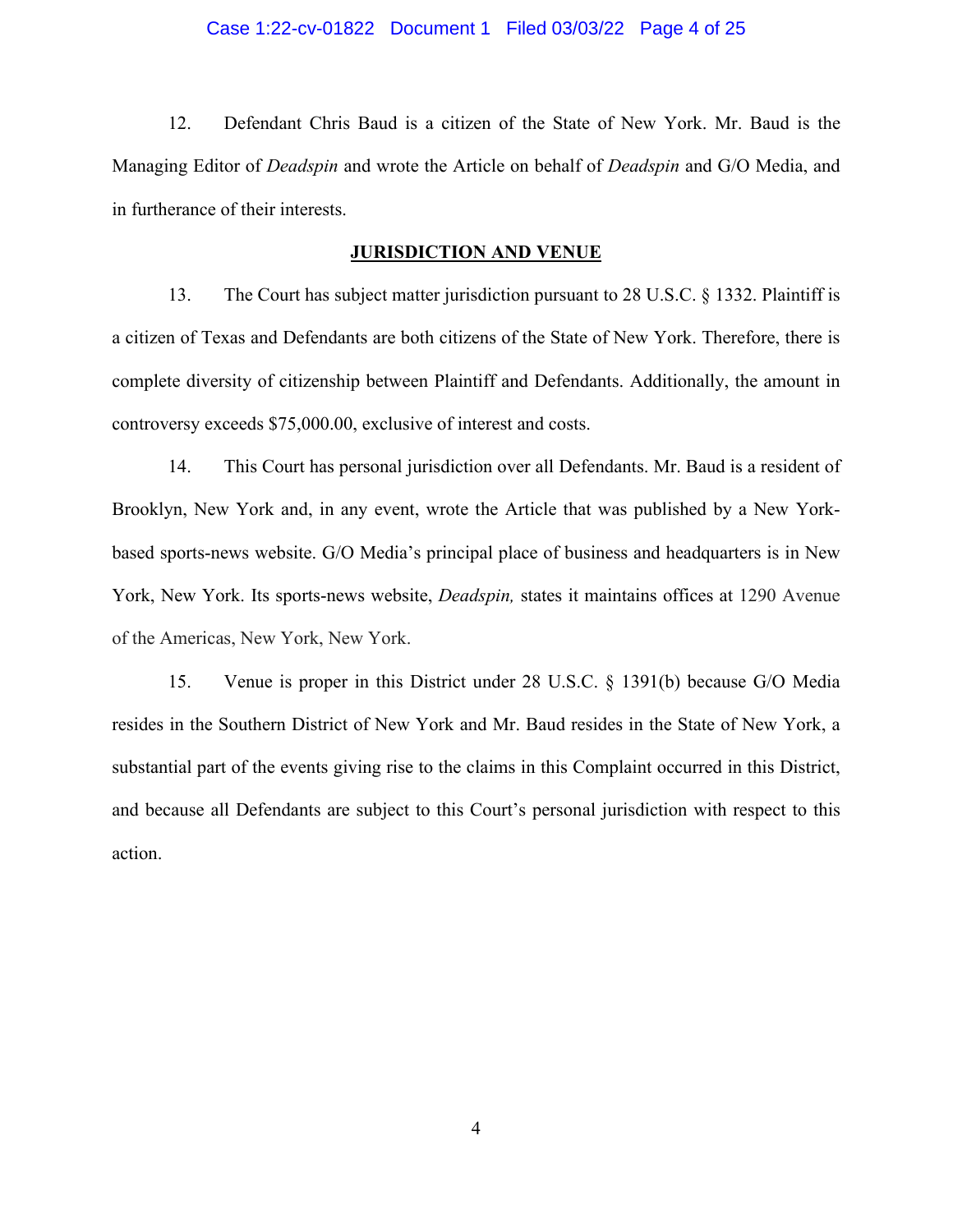## **FACTUAL ALLEGATIONS**

# **I.** *Deadspin***'s Malicious Campaign Against Mr. Bauer**

16. *Deadspin*'s malicious and reckless disregard of the truth in the Article reflects a years-long effort to harass Mr. Bauer, impugn his reputation, and spread falsehoods about him.

17. For example, on April 25, 2018, *Deadspin* wrote an article titled "ESPN Fawns Over The Intelligence Of Trevor Bauer, Who Is A Big Dumb Asshole."<sup>1</sup> In this article, *Deadspin*  took issue with positive news coverage about Mr. Bauer because, according to *Deadspin*, Mr. Bauer is "an asshole" and "nothing more than a<sup>[]</sup> stupid person's idea of a smart person."

18. In 2019, *Deadspin* turned its focus to Mr. Bauer's interactions on Twitter. On January 7, 2019, a *Deadspin* article titled "Trevor Bauer Has Been Harassing A Woman For More Than A Day Now,"<sup>2</sup> falsely characterized a series of Twitter interactions between Mr. Bauer and another individual as "an ongoing harassment campaign against a young woman." The article described Mr. Bauer as a "big dumb asshole." The purported "harassment" was Mr. Bauer responding to tweets from another individual.

19. Two days later, *Deadspin* followed up with another article on the same Twitter interactions, titled "Dumb Little Pissbaby Trevor Bauer Got In Trouble And It's Going To Make Him So Mad He Can't Tweet About This Blog."<sup>3</sup> The article was based entirely on Mr. Bauer's tweets explaining that his prior Twitter exchanges (the focus of *Deadspin*'s January 7, 2019 article) "may have had a negative impact" but "that was not my intention." He further elaborated

<sup>&</sup>lt;sup>1</sup> Tom Ley, *ESPN Fawns Over The Intelligence of Trevor Bauer, Who Is A Big Dumb Asshole*, DEADSPIN (Apr. 25, 2018, 5:58 PM), [https://deadspin.com/espn-fawns-over-the-intelligence-of-trevor-bauer-who-i-1825545707.](https://deadspin.com/espn-fawns-over-the-intelligence-of-trevor-bauer-who-i-1825545707)

<sup>2</sup> Laura Wagner, *Trevor Bauer Has Been Harassing A Woman For More Than A Day Now*, DEADSPIN (Jan. 7, 2019, 11:11 AM)[, https://deadspin.com/trevor-bauer-has-been-harassing-a-woman-for-more-than-a-1831545503.](https://deadspin.com/trevor-bauer-has-been-harassing-a-woman-for-more-than-a-1831545503)

<sup>3</sup> Laura Wagner, *Dumb Little Pissbaby Trevor Bauer Got In Trouble And It's Going To Make Him So Mad He Can't Tweet About This Blog*, DEADSPIN (Jan. 9, 2019, 4:41 PM), [https://deadspin.com/dumb-little-pissbaby-trevor-bauer](https://deadspin.com/dumb-little-pissbaby-trevor-bauer-got-in-trouble-and-it-1831620536)[got-in-trouble-and-it-1831620536.](https://deadspin.com/dumb-little-pissbaby-trevor-bauer-got-in-trouble-and-it-1831620536)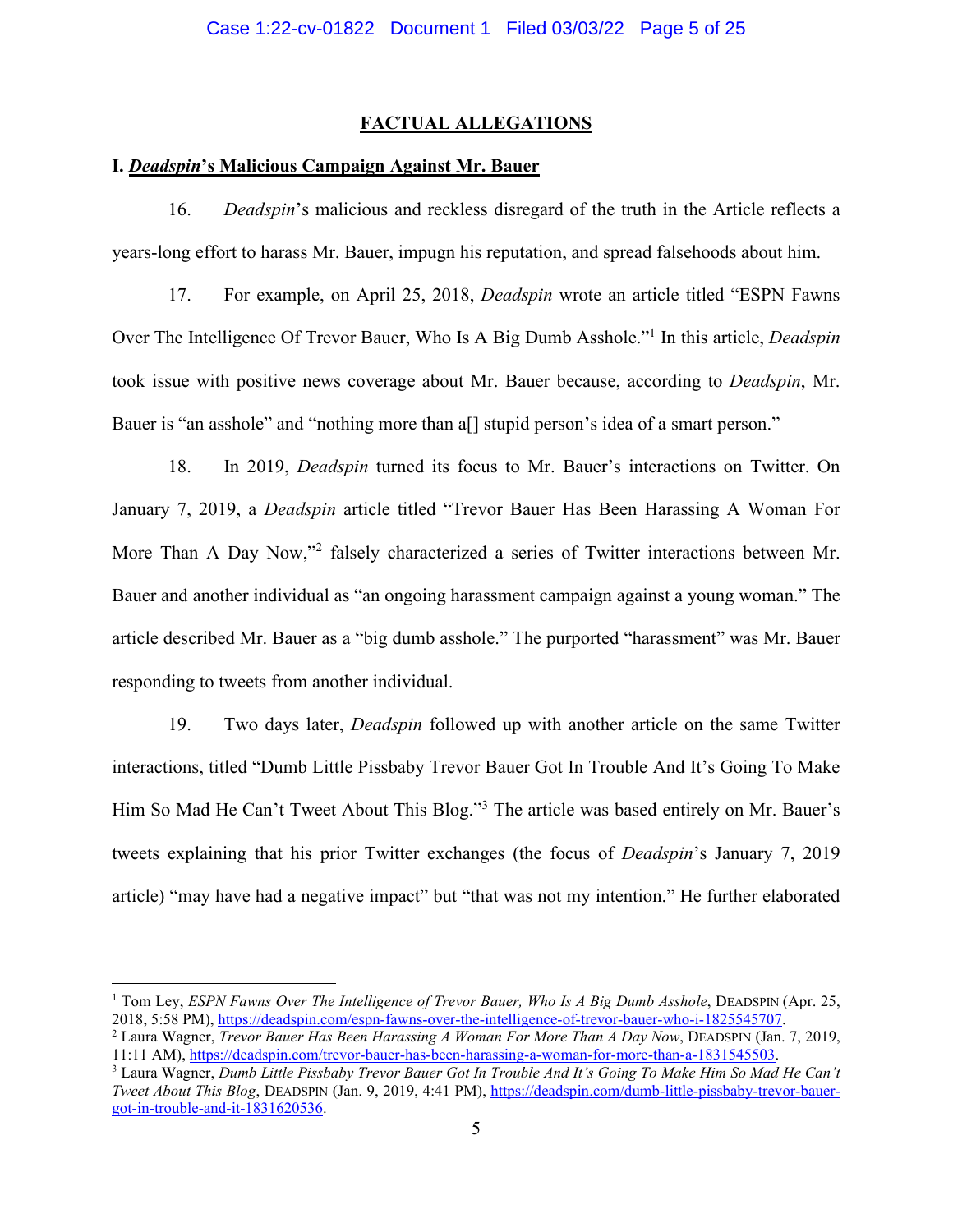#### Case 1:22-cv-01822 Document 1 Filed 03/03/22 Page 6 of 25

that "I do not encourage any of my fans, followers, or friends to attack, insult or harass anyone on any social media platform, or in real life."

20. On February 19, 2019, *Deadspin* published yet another article<sup>4</sup> on the same Twitter interactions, this one titled "Trevor Bauer Says He Harassed A Woman Online To Show It's Okay To 'Stand Up To A Bully.'" The article called Mr. Bauer a "painfully unamusing asshole."

21. Following G/O Media's acquisition of *Deadspin* in or around April 2019, the targeting of Mr. Bauer continued.

22. On June 7, 2019, an article about Mr. Bauer's pitching performance closed with "Way to suck, Trevor!"<sup>5</sup>

23. In an August 1, 2019 article,<sup>6</sup> *Deadspin* again brought up the purported Twitter harassment from January 2019. The article, titled "Trevor Bauer Enjoyed Feeling Like A Human For A Change," was supposed to be about Mr. Bauer getting traded from his team, the Cleveland Indians.

24. On May 10, 2020, *Deadspin* published an article for the sole purpose of disseminating Mr. Bauer's personal cell phone number, which had been mistakenly revealed on television. The article urged readers to call Mr. Bauer, and labeled him "the biggest pain in the ass in baseball."<sup>7</sup>

<sup>4</sup> Tom Ley, *Trevor Bauer Says He Harassed A Woman Online To Show It's Okay To 'Stand Up To A Bully,'* DEADSPIN (Feb. 19, 2019, 3:21 PM), [https://deadspin.com/trevor-bauer-says-he-harassed-a-woman-online-to-show](https://deadspin.com/trevor-bauer-says-he-harassed-a-woman-online-to-show-it-1832729834)[it-1832729834.](https://deadspin.com/trevor-bauer-says-he-harassed-a-woman-online-to-show-it-1832729834)

<sup>5</sup> Samer Kalaf, *Max Kepler Kept Calling Trevor Bauer's Bluff*, DEADSPIN (June 7, 2019, 1:14 PM), [https://deadspin.com/max-kepler-kept-calling-trevor-bauers-bluff-1835328552.](https://deadspin.com/max-kepler-kept-calling-trevor-bauers-bluff-1835328552)

<sup>6</sup> Chris Thompson, *Trevor Bauer Enjoyed Feeling Like A Human For A Change*, DEADSPIN (Aug. 1, 2019, 8:50 PM), [https://deadspin.com/trevor-bauer-enjoyed-feeling-like-a-human-for-a-change-1836897361.](https://deadspin.com/trevor-bauer-enjoyed-feeling-like-a-human-for-a-change-1836897361) 

<sup>7</sup> Dustin Foote, *Why Don't You Give Trevor Bauer A Call And Explain A Few Things to Him Like Climate Change, Here's His Number*, DEADSPIN (May 10, 2020, 2:14 PM), [https://deadspin.com/why-don-t-you-give-trevor-bauer-a](https://deadspin.com/why-don-t-you-give-trevor-bauer-a-call-and-explain-a-fe-1843376617)[call-and-explain-a-fe-1843376617.](https://deadspin.com/why-don-t-you-give-trevor-bauer-a-call-and-explain-a-fe-1843376617)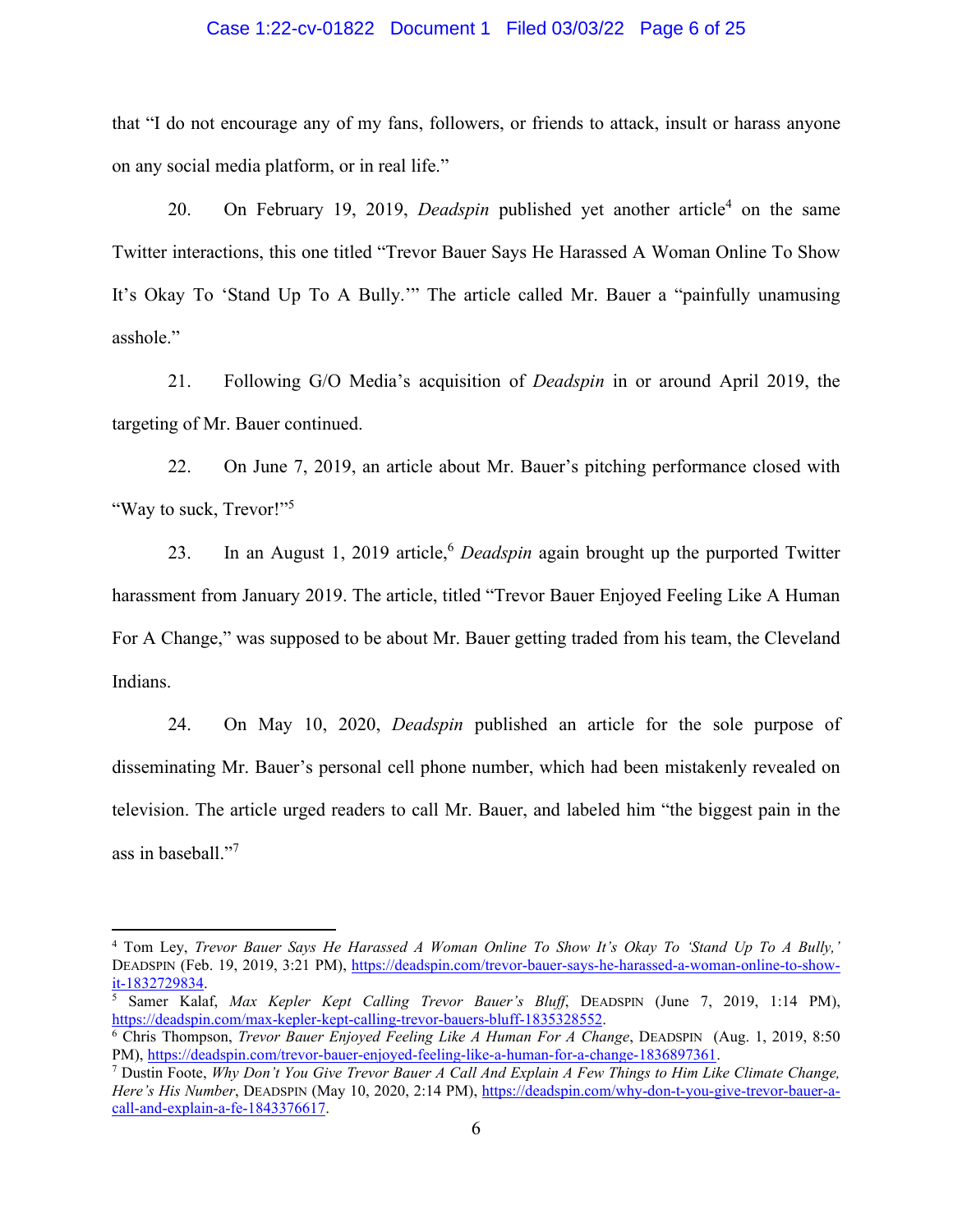#### Case 1:22-cv-01822 Document 1 Filed 03/03/22 Page 7 of 25

25. A June 23, 2020 article, titled "The Winner in Trevor Bauer-Aubrey Huff Twitter Fight? A Meteor, Hopefully," called Mr. Bauer a "racist, sexist jackass."<sup>8</sup>

26. On October 13, 2020, *Deadspin* published an article, "Insufferable Trevor Bauer is the worst kind of Twitter troll,"<sup>9</sup> calling Mr. Bauer a "very big jerk," and "an obvious liar." The basis for this article was Mr. Bauer quote-tweeting a Twitter account that had tagged him saying the user did not want him in Los Angeles playing for the Dodgers. Mr. Bauer tweeted in response: "Hey @Dodgers fans is Megan your official spokesperson? Should I cancel my trip to LA or. . . .?? Please advise." According to *Deadspin*, this tweet—which said nothing insulting, threatening, or demeaning about the Twitter user—was "textbook targeting for harassment" and "typically misogynist of him." The article ended by asserting, without a source, that "there are a lot of people who would rather he never wear the uniform of their favorite team."

27. The author of that story then made himself the story. The next day he wrote an entire article on *Deadspin* about his own interactions with Mr. Bauer on Twitter. This follow-up article was contrary to G/O Media's "Editorial Policy," which said, in a section titled "Reporting on ourselves": "As a general practice, we shall not do it. There are occasions when it is necessary, notably when the company is involved in newsworthy events such as lawsuits or actions and statements by others that directly affect us." <sup>10</sup> The article, "My Twitter fight with Trevor Bauer,"<sup>11</sup> was not a "newsworthy" event.

28. The entire premise of the article was Mr. Bauer's tweets in response to *Deadspin*'s October 13 article about him. In those tweets, Mr. Bauer explained that the article's

<sup>8</sup> Sam Fels, *The Winner in Trevor Bauer-Aubrey Huff Twitter Fight? A Meteor, Hopefull*y, DEADSPIN (June 23, 2020, 2:31 PM), [https://deadspin.com/the-winner-in-trevor-bauer-aubrey-huff-twitter-fight-a-1844136579.](https://deadspin.com/the-winner-in-trevor-bauer-aubrey-huff-twitter-fight-a-1844136579) 

<sup>&</sup>lt;sup>9</sup> Jesse Spector, *Insufferable Trevor Bauer is the worst kind of Twitter troll*, DEADSPIN (Oct. 13, 2020, 4:52 PM), [https://deadspin.com/insufferable-trevor-bauer-is-the-worst-kind-of-twitter-1845362335.](https://deadspin.com/insufferable-trevor-bauer-is-the-worst-kind-of-twitter-1845362335)

<sup>&</sup>lt;sup>10</sup> G/O MEDIA EDITORIAL POLICY,<https://g-omedia.com/editorial-policy/>(last visited Feb. 22, 2022).

<sup>11</sup> Jesse Spector, *My Twitter fight with Trevor Bauer*, DEADSPIN (Oct. 14, 2020, 9:51 AM), [https://deadspin.com/my](https://deadspin.com/my-twitter-fight-with-trevor-bauer-1845368579)[twitter-fight-with-trevor-bauer-1845368579.](https://deadspin.com/my-twitter-fight-with-trevor-bauer-1845368579)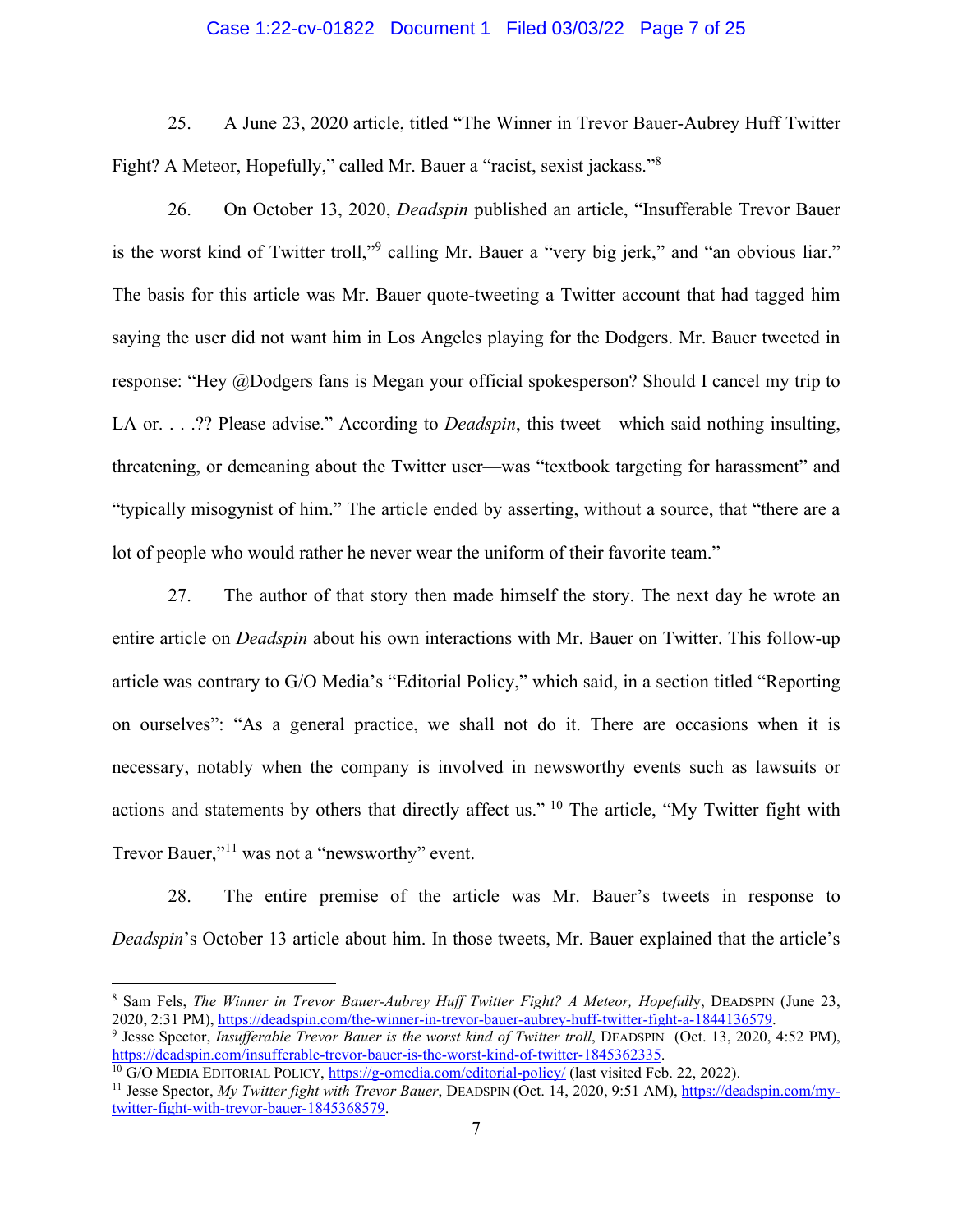#### Case 1:22-cv-01822 Document 1 Filed 03/03/22 Page 8 of 25

"point was to harm my reputation," and that his "behavior on twitter consists of interacting with fans in the way they first chose to interact with me, sharing my passion for the game and growing the game, providing resources to young baseball players who may otherwise not have them."

29. In response to Mr. Bauer's tweets, G/O Media and *Deadspin* attempted to create evidence of Mr. Bauer being an "online bully" "routinely targeting women." The evidence marshalled in the October 14 article was Mr. Bauer's response to a tweet from a female reporter in which he asked for "evidence that supports the[] claims" the reporter made about the work ethic of another pitcher. The article did not explain how this single example was "targeting" or evidence of Mr. Bauer "routinely" doing so.

30. Despite G/O Media and *Deadspin*'s efforts to derail Mr. Bauer's career at every turn, in November 2020, Mr. Bauer won the National League Cy Young award, given to the National League's best pitcher. Following that award, Mr. Bauer was signed to a record-breaking contract with the Los Angeles Dodgers in 2021. These accolades unleashed a torrent of malicious articles by G/O Media and *Deadspin*.

31. In reporting on Mr. Bauer winning the National League Cy Young award, G/O Media and *Deadspin* could not let that achievement go without calling Mr. Bauer "a misogynist, birther dickhead" who "might be the game's leading raging asshole and always has been."<sup>12</sup>

32. During Mr. Bauer's free agency in 2021, G/O Media and *Deadspin* published an article titled in part "Trevor Bauer's inability to not be a jerk could cost him,"<sup>13</sup> seeking to dissuade teams from signing him. It asserted that Mr. "Bauer's character should be called into

<sup>12</sup> Sam Fels, *Trevor Bauer wins NL Cy Young, and everyone's in a hurry to sanction foreign substances*, DEADSPIN (Nov. 12, 2020, 8:48 AM), [https://deadspin.com/trevor-bauer-wins-nl-cy-young-and-everyone-s-in-a-hurr-](https://deadspin.com/trevor-bauer-wins-nl-cy-young-and-everyone-s-in-a-hurr-1845652804)[1845652804.](https://deadspin.com/trevor-bauer-wins-nl-cy-young-and-everyone-s-in-a-hurr-1845652804)

<sup>&</sup>lt;sup>13</sup> Jesse Spector, *Trevor Bauer's inability to not be a jerk could cost him; Laine traded for Dubois*, DEADSPIN (Jan. 23, 2021, 9:56 AM)[, https://deadspin.com/trevor-bauer-s-inability-to-not-be-a-jerk-could-cost-hi-1846117274.](https://deadspin.com/trevor-bauer-s-inability-to-not-be-a-jerk-could-cost-hi-1846117274)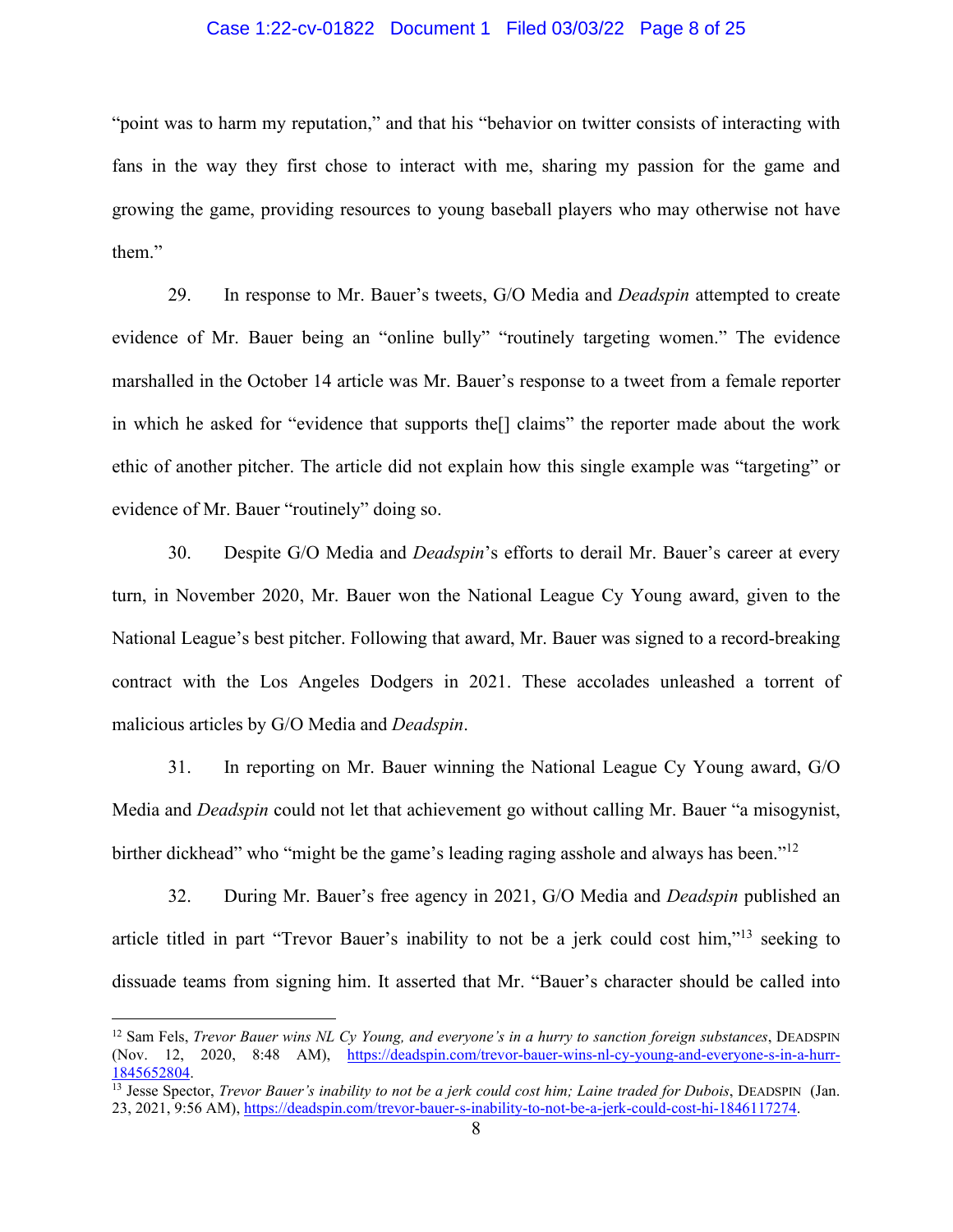#### Case 1:22-cv-01822 Document 1 Filed 03/03/22 Page 9 of 25

question" because "he is" a "bully." The article again referenced "the people Bauer has targeted for online harassment," without providing any sourcing or explanation for that false assertion.

33. G/O Media and *Deadspin* were incapable of publishing even basic news stories without attacking Mr. Bauer. Following Mr. Bauer's signing with the Los Angeles Dodgers, a February 5, 2021 *Deadspin* article reported on that signing by calling him "human paraquat" and a "jerkwad."<sup>14</sup>

34. A week later, on February 12, 2021, G/O Media and *Deadspin* published an article titled "At Trevor Bauer's Dodger intro, media hold his misogynist feet to . . . a cozy, warm, crackling fire."<sup>15</sup> Like previous *Deadspin* articles, this one was published in order to rebut positive news coverage of Mr. Bauer's introduction to the Los Angeles Dodgers. Despite Mr. Bauer addressing his social media use in his introductory press conference, G/O Media and *Deadspin* were not satisfied. The article falsely asserted that Mr. "Bauer has been a misogynist, transphobic, harassing pig in the past" and that there were "women Bauer has harassed." But the only support for these outlandish and incendiary characterizations were the Twitter exchanges from January 2019, which *Deadspin* had repeatedly reported on for two years. The article also claimed that there were teammates "whose lives he made hell," but cited no quotes or sourcing from any of Mr. Bauer's teammates.

35. G/O Media and *Deadspin* continued to scour Mr. Bauer's Twitter account for any excuse to malign his character. A February 20, 2021 article titled "It took all of a week for Trevor Bauer to get stupid on social media again as Noah Syndergaard lays the hammer down"

<sup>14</sup> Jesse Spector, *MLB's biggest question answered as Twins add promising pitcher; also, Dodgers sign jerkwad Bauer*, DEADSPIN (Feb. 5, 2021, 3:46 PM), [https://deadspin.com/mlbs-biggest-question-answered-as-twins-sign](https://deadspin.com/mlbs-biggest-question-answered-as-twins-sign-promising-1846208698)[promising-1846208698.](https://deadspin.com/mlbs-biggest-question-answered-as-twins-sign-promising-1846208698)

<sup>15</sup> Sam Fels, *At Trevor Bauer's Dodger intro, media hold his misogynist feet to . . . a cozy, warm, crackling fire*, DEADSPIN (Feb. 12, 2021, 9:19 AM), [https://deadspin.com/at-trevor-bauer-s-dodger-intro-media-hold-his-misogyni-](https://deadspin.com/at-trevor-bauer-s-dodger-intro-media-hold-his-misogyni-1846257439)[1846257439.](https://deadspin.com/at-trevor-bauer-s-dodger-intro-media-hold-his-misogyni-1846257439)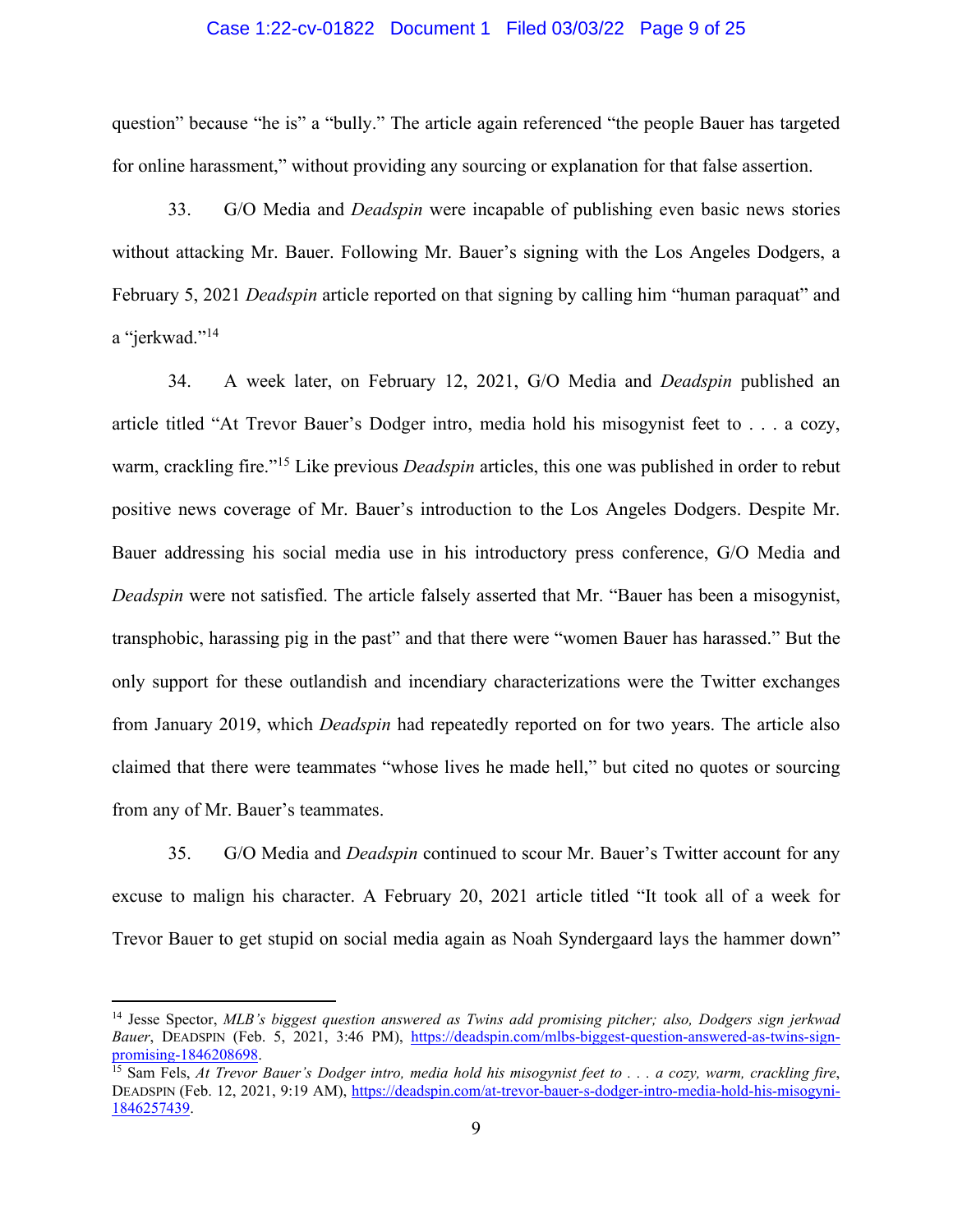### Case 1:22-cv-01822 Document 1 Filed 03/03/22 Page 10 of 25

described Mr. Bauer as "a huge jerk" who is "a lot dumber than he thinks he is."<sup>16</sup> The article was about Mr. Bauer's Twitter interactions with another baseball player concerning Mr. Bauer's free agency decision.

36. The next day, G/O Media and *Deadspin* published another article about Mr. Bauer's Twitter account, titled "Breaking News: Trevor Bauer is still an ass."<sup>17</sup> This article referred to Mr. Bauer as a "fuckstick." The entire premise of this article was Mr. Bauer tweeting "How bout we take it a step further and say disrespecting a fellow human being should never be tolerated? Or is that too much?" in response to another player's tweet that "Disrespecting minorities and women should never be tolerated."

37. G/O Media and *Deadspin* rarely did any actual reporting on Mr. Bauer (unless their own writers were themselves the stories). Instead, they searched for any hint of coverage of Mr. Bauer that they could use to attack him. A March 7, 2021, *Deadspin* article, titled "Everybody loves to crawl up Trevor Bauer's ass with him," had no reporting, instead commenting on other outlets' coverage of Mr. Bauer pitching with one eye closed. G/O Media and *Deadspin* did not waste the opportunity to repeat the false accusations that Mr. Bauer "harass[ed] women online," again relying only on the January 2019 Twitter exchanges.<sup>18</sup>

38. On March 24, 2021, G/O Media and *Deadspin* published yet another article about Mr. Bauer, titled "Scott Servais channels humanity, tells idiotic Trevor Bauer where he can stick it."<sup>19</sup> The article recognized *Deadspin*'s obsession with Mr. Bauer, stating "We've said plenty

<sup>17</sup> Sam Fels, *Breaking News: Trevor Bauer is still an ass*, DEADSPIN (Feb. 21, 2021, 4:05 PM), [https://deadspin.com/breaking-news-trevor-bauer-is-still-an-ass-1846320972.](https://deadspin.com/breaking-news-trevor-bauer-is-still-an-ass-1846320972) 

<sup>16</sup> Jesse Spector, *It took all of a week for Trevor Bauer to get stupid on social media again as Noah Syndergaard lays the hammer down*, DEADSPIN (Feb. 20, 2021, 8:56 AM), [https://deadspin.com/it-took-all-of-a-week-for-trevor](https://deadspin.com/it-took-all-of-a-week-for-trevor-bauer-to-get-stupid-on-1846314975)[bauer-to-get-stupid-on-1846314975.](https://deadspin.com/it-took-all-of-a-week-for-trevor-bauer-to-get-stupid-on-1846314975) 

<sup>18</sup> Sam Fels, *Everybody loves to crawl up Trevor Bauer's ass with him*, DEADSPIN (Mar. 7, 2021, 12:40 PM), [https://deadspin.com/everybody-loves-to-crawl-up-trevor-bauer-s-ass-with-him-1846425763.](https://deadspin.com/everybody-loves-to-crawl-up-trevor-bauer-s-ass-with-him-1846425763) 

<sup>19</sup> Jesse Spector, *Scott Servais channels humanity, tells idiotic Trevor Bauer where he can stick it*, DEADSPIN (Mar. 24, 2021, 12:20 PM), [https://deadspin.com/scott-servais-channels-humanity-tells-idiotic-trevor-b-1846544264.](https://deadspin.com/scott-servais-channels-humanity-tells-idiotic-trevor-b-1846544264)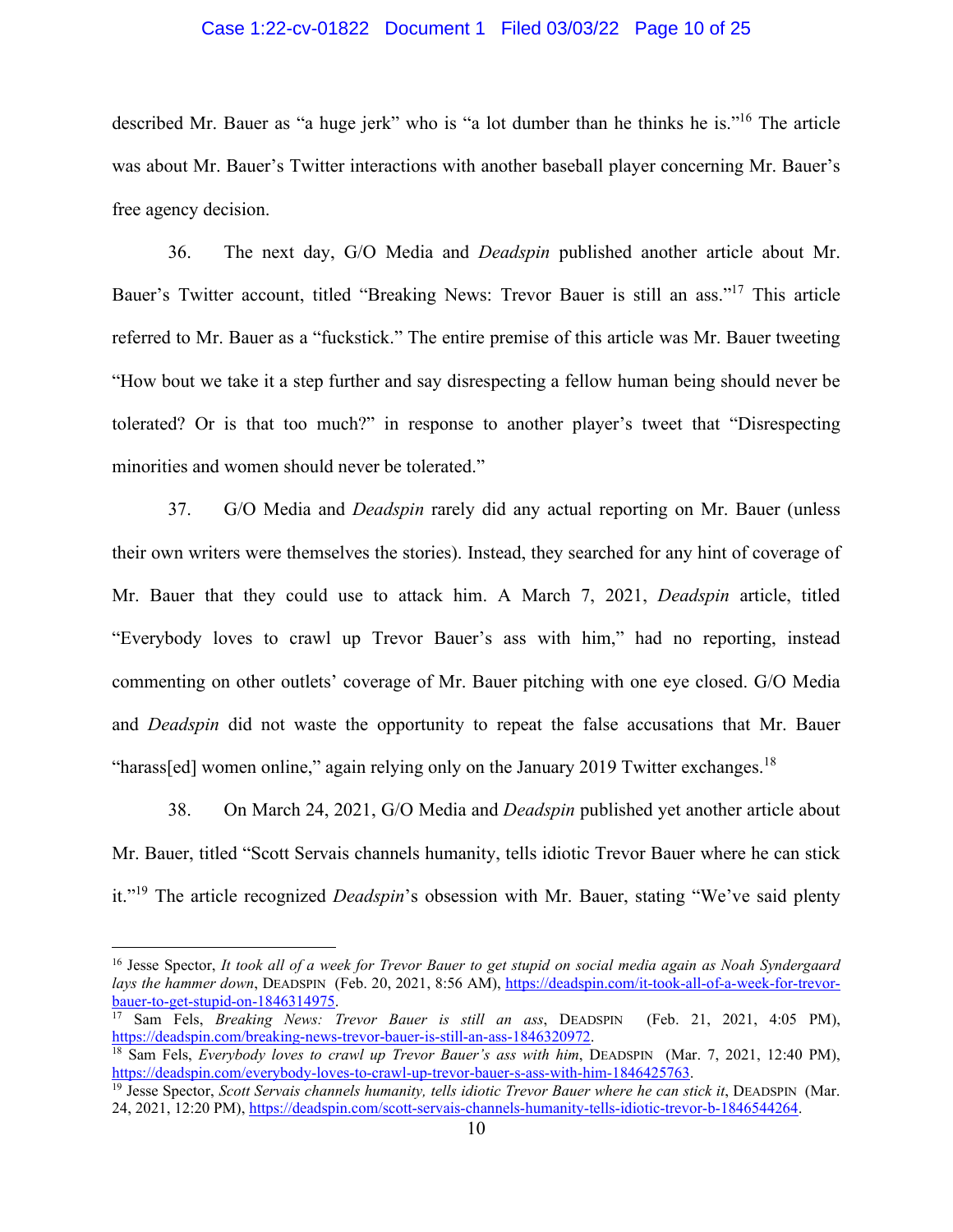#### Case 1:22-cv-01822 Document 1 Filed 03/03/22 Page 11 of 25

here about Trevor Bauer, mostly about him being a colossal jerk, so 'Trevor Bauer is a colossal jerk' isn't news, especially around these parts." Nonetheless, the article asserted—based on comments from a single baseball manager that barely mentioned Mr. Bauer—that "people in baseball . . . also think he's a colossal jerk. Because he is." G/O Media and *Deadspin* did not interview or cite as a source anyone in baseball calling Mr. Bauer a "colossal jerk."

# **II. Multiple Outlets Falsely Report, And Later Correct, the Complainant's Accusations Against Mr. Bauer**

39. On June 28, 2021, the Complainant filed a petition for a restraining order against Mr. Bauer based on allegations of sexual assault that a judge would later determine were unfounded. The petition contained a declaration from the Complainant, in which she alleged that she was given a CT scan because of "signs of a basilar skull fracture," even though the Complainant and her lawyers knew definitively at the time they wrote the petition that the Complainant never had a skull fracture. In fact, medical records the Complainant attached to her petition—and which are publicly available on the Los Angeles Superior Court docket conclusively stated that the CT scans showed that the Complainant did not suffer a skull fracture.

40. One of the first stories on the petition was by *The Athletic* on June 30, 2021.

41. *The Athletic* deliberately gave the false impression that the Complainant suffered a skull fracture. Its article stated that "there were signs of basilar skull fracture," while ignoring the CT scan records—attached to the Complainant's publicly available petition—showing no fracture.

42. On July 2, 2021, G/O Media and *Deadspin* published an article titled "A team and league full of cowards," which also falsely stated that Mr. Bauer "allegedly cracked a woman's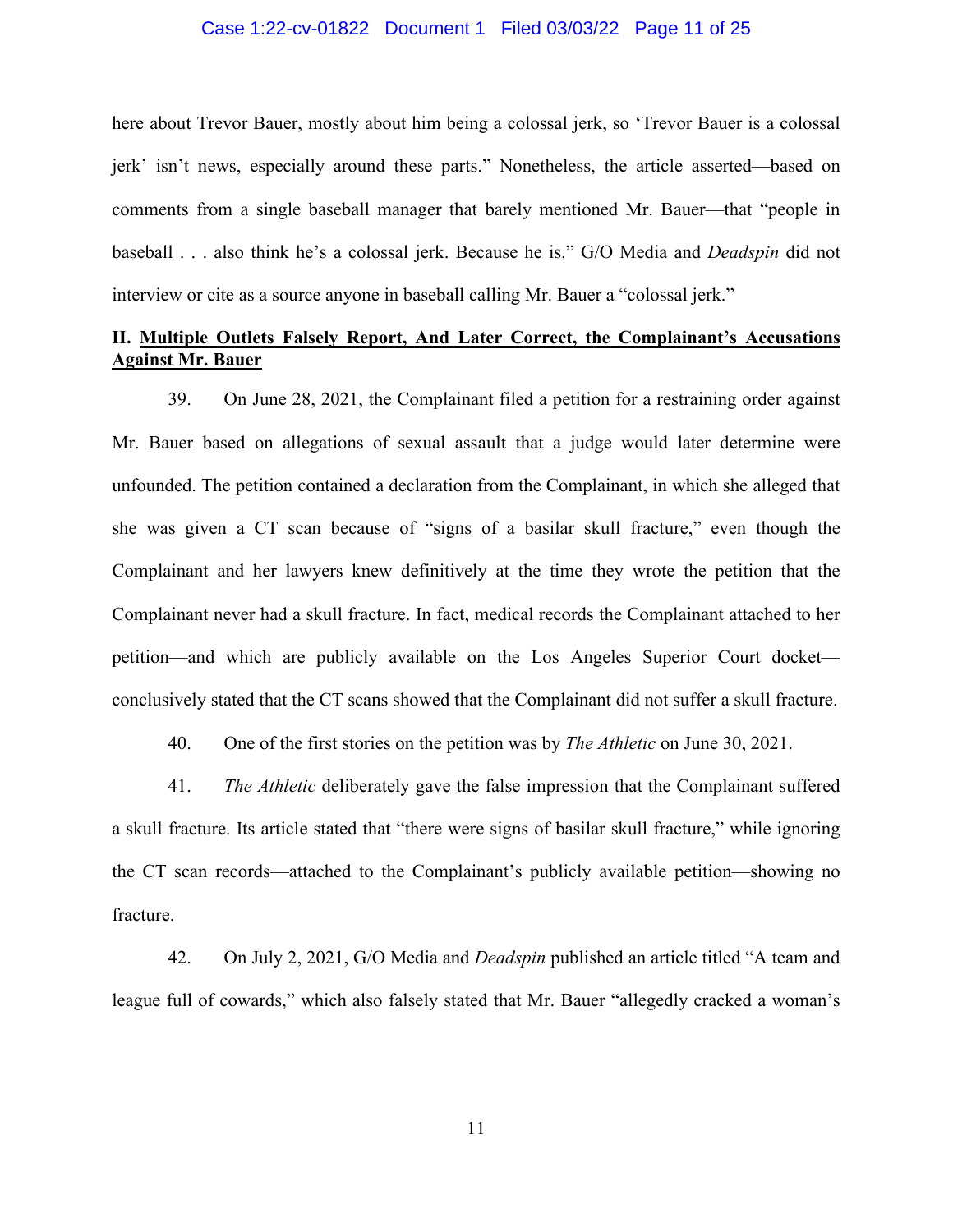#### Case 1:22-cv-01822 Document 1 Filed 03/03/22 Page 12 of 25

skull."<sup>20</sup> That article also emphasized G/O Media and *Deadspin*'s ill will toward Mr. Bauer, stating that "it's Trevor *Fucking* Bauer. If he's got a friend in the world no one's ever met him or her." That article remains available online and was never corrected.

43. On July 3, 2021—three days before the Article was published in *Deadspin*—*The Athletic* was forced to issue a correction, which stated "Update: After publication, Trevor Bauer's representatives emphasized that medical records showed that while the woman was initially diagnosed with signs of a basilar skull fracture, a subsequent CT scan found no acute fracture." The update failed to include that *The Athletic* had access to these exact records when it wrote its initial article but chose to ignore them.

44. Multiple other outlets that had falsely reported or suggested a skull fracture also issued corrections. By July 2, *Sports Illustrated* corrected its reporting and issued a tweet explaining that the CT scan found no fracture;<sup>21</sup> ESPN corrected its reporting;<sup>22</sup> and Fox News described the CT scan's findings of no fracture as "contrary to what was first reported."<sup>23</sup>

#### **III. G/O Media and Mr. Baud Publish The False and Defamatory Article**

45. Even after these corrections were issued, on July 6, 2021, G/O Media, through Mr. Baud and *Deadspin*, published the Article, under the title "Trevor Bauer should never pitch again: MLB needs to throw the book at him over sex assault allegations." G/O Media posted

<sup>20</sup> Sam Fels, *A team and league full of cowards*, DEADSPIN (July 2, 2021, 10:26 AM), [https://deadspin.com/a-team](https://deadspin.com/a-team-and-league-full-of-cowards-1847219147)[and-league-full-of-cowards-1847219147.](https://deadspin.com/a-team-and-league-full-of-cowards-1847219147)

<sup>21</sup> *See* Stephanie Apstein, *Trevor Bauer Must Not Start Sunday*, [https://www.si.com/mlb/2021/07/01/trevor-bauer](https://www.si.com/mlb/2021/07/01/trevor-bauer-must-not-start-after-assault-allegations)[must-not-start-after-assault-allegations,](https://www.si.com/mlb/2021/07/01/trevor-bauer-must-not-start-after-assault-allegations) SPORTS ILLUSTRATED (July 1, 2021); Stephanie Apstein (@stephapstein), TWITTER (July 2, 2021, 2:24 PM), [https://twitter.com/stephapstein/status/1411027916893429762?s=20.](https://twitter.com/stephapstein/status/1411027916893429762?s=20)

<sup>22</sup> Alden Gonzalez, *What we know and don't know as MLB puts Los Angeles Dodgers' Trevor Bauer on leave*, ESPN (July 2, 2021), [https://www.espn.com/mlb/story/\\_/id/31751155/what-know-know-mlb-puts-los-angeles](https://www.espn.com/mlb/story/_/id/31751155/what-know-know-mlb-puts-los-angeles-dodgers-trevor-bauer-leave)[dodgers-trevor-bauer-leave.](https://www.espn.com/mlb/story/_/id/31751155/what-know-know-mlb-puts-los-angeles-dodgers-trevor-bauer-leave)

<sup>&</sup>lt;sup>23</sup> Daniel Canova and Ryan Gaydos, *Dodgers' Trevor Bauer sex assault allegations detailed in graphic report; pitcher denies claims*, FOX NEWS (July 2, 2021, 6:53 AM), [https://www.foxnews.com/sports/dodgers-trevor-bauer](https://www.foxnews.com/sports/dodgers-trevor-bauer-sex-assault-allegations)[sex-assault-allegations.](https://www.foxnews.com/sports/dodgers-trevor-bauer-sex-assault-allegations)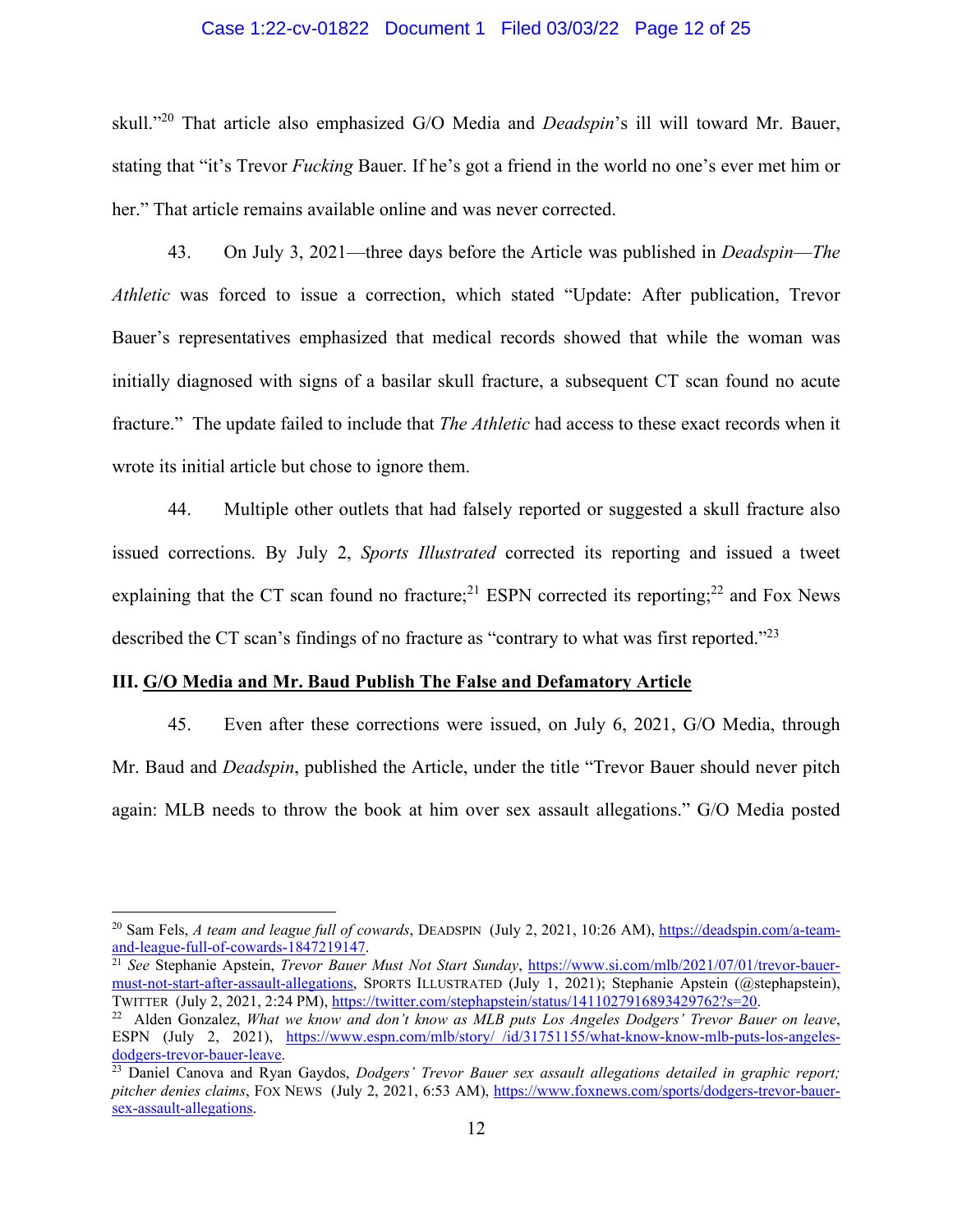#### Case 1:22-cv-01822 Document 1 Filed 03/03/22 Page 13 of 25

links to the Article on Twitter (where *Deadspin* has over 800,000 followers) and Facebook.<sup>24</sup> The Article labeled Mr. Bauer a "cretin."

46. The Article stated that the Complainant had "her skull fractured" by Mr. Bauer and that Mr. Bauer's "legal team's defense" was that "[i]t was only the initial CT scan that showed a fracture."

47. These statements were false: there was no skull fracture and there was no "initial CT scan that showed a fracture."

48. The Article identified *The Athletic*'s article as its source. The Article stated that "Bauer, accused of sexual assault and battery, described in excruciating detail by *The Athletic*, is just the latest star athlete accused of violence against women." The Article block quoted two paragraphs of *The Athletic*'s article, and also quoted a statement from the Complainant referenced in *The Athletic*.

49. The Article did not rely on the Complainant's declaration or medical records attached to her declaration.

50. The Article also falsely stated that there was "nothing in Mr. Bauer's reported actions or his lawyer John [sic] Fetterolf's statement that indicate an attempt to deny that he was responsible."

51. That false assertion ignored comments by Mr. Bauer's counsel, Jon R. Fetterolf, that the Complainant's "basis for filing a protection order is nonexistent, fraudulent, and deliberately omits key facts, information, and her own relevant communications." The Article

<sup>24</sup> Deadspin (@Deadspin), TWITTER (July 6, 2021, 12:06 PM), *Trevor Bauer should never pitch again: MLB needs to throw the book at him over sex assault allegations*, [https://twitter.com/Deadspin/status/1412442742261567491?s=20;](https://twitter.com/Deadspin/status/1412442742261567491?s=20) Deadspin, FACEBOOK (July 6, 2021), *Trevor Bauer should never pitch again: MLB needs to throw the book at him over sex assault allegations*, [https://www.facebook.com/deadspin/posts/10165362918115072.](https://www.facebook.com/deadspin/posts/10165362918115072)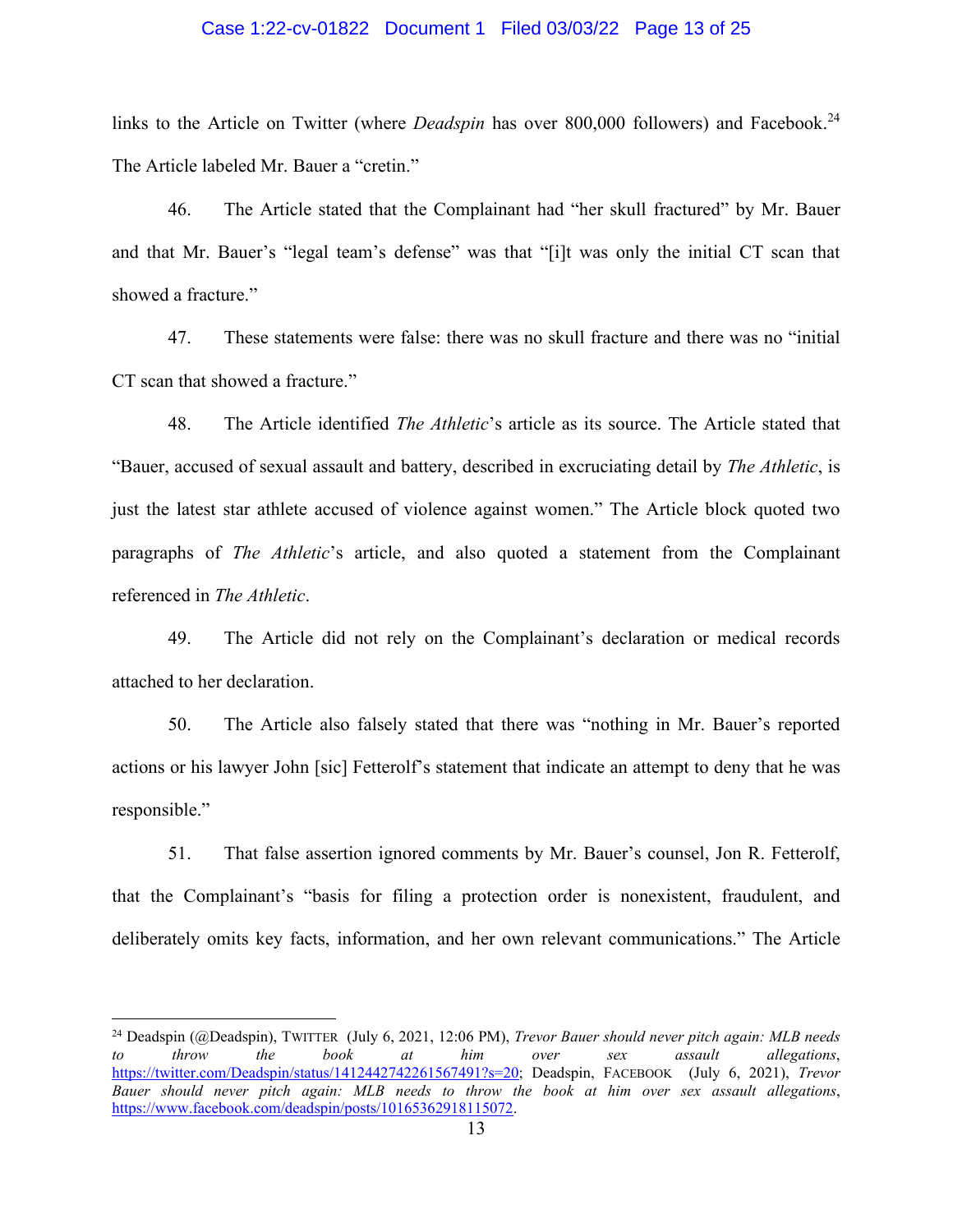#### Case 1:22-cv-01822 Document 1 Filed 03/03/22 Page 14 of 25

linked to a TMZ article<sup>25</sup> that included those comments, which make clear that Mr. Bauer did "deny that he was responsible."

52. In combination with the false statements about the skull fracture and the assertion that Mr. Bauer did not deny responsibility, the Article conveyed the false impression that Mr. Bauer through his lawyer had admitted to fracturing the Complainant's skull.

# **IV. Mr. Baud and G/O Media Acted With Actual Malice Because They Knew The Article Was False**

53. Mr. Baud and G/O Media knew that the Article's statement that the Complainant had "her skull fractured" was false. *The Athletic* story, on which the Article was primarily based, expressly stated in its correction that the CT scan showed no fracture. The publicly available medical records said the same thing.

54. Mr. Baud and G/O Media knew the statement that Mr. Bauer's "defense" was that "[i]t was only the initial CT scan that showed a fracture" was false. Mr. Bauer's "defense" never made such a statement, and *The Athletic*'s correction made no mention of an "initial CT scan that showed a fracture."

55. The correction in *The Athletic* stated only that "Trevor Bauer's representatives emphasized that medical records showed that while the woman was initially diagnosed with signs of a basilar skull fracture, a subsequent CT scan found no acute fracture."

56. Mr. Baud and G/O Media knew the statement that Mr. Bauer did not "attempt to deny that he was responsible" was false. The TMZ article linked in the Article included a statement from Mr. Bauer's counsel denying responsibility.

<sup>25</sup> *WOMAN ACCUSES MLB STAR OF ASSAULT . . . Bauer Denies Allegation*, TMZ (June 29, 2021, 6:33 PM PT), [https://www.tmz.com/2021/06/29/trevor-bauer-accused-of-assault-woman-files-restraining-order-pitcher-denies](https://www.tmz.com/2021/06/29/trevor-bauer-accused-of-assault-woman-files-restraining-order-pitcher-denies-allegations/)[allegations/.](https://www.tmz.com/2021/06/29/trevor-bauer-accused-of-assault-woman-files-restraining-order-pitcher-denies-allegations/)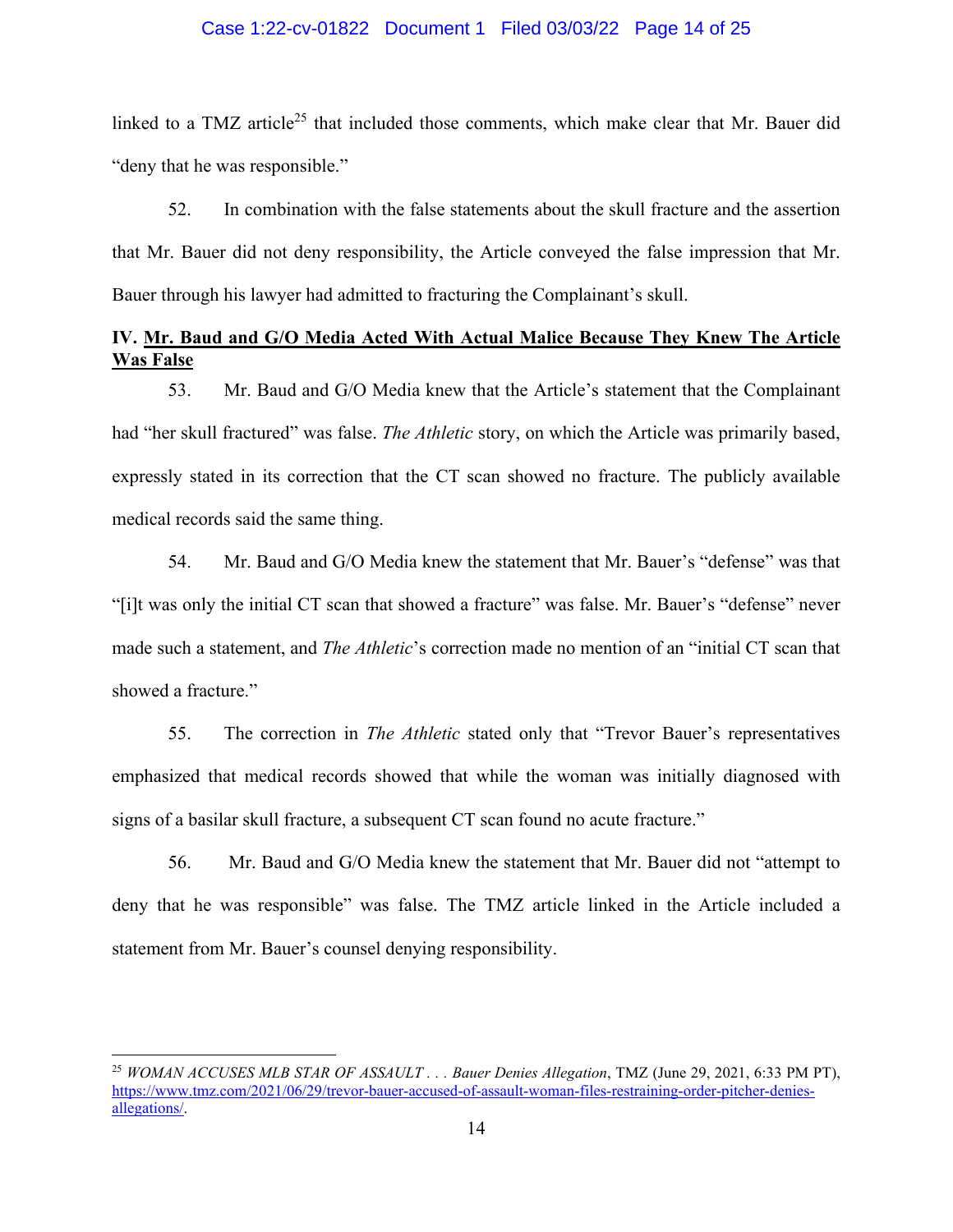### Case 1:22-cv-01822 Document 1 Filed 03/03/22 Page 15 of 25

57. Mr. Baud's and G/O Media's actions following the publication of the Article confirmed they acted with actual malice.

58. The same day the Article was published, Mr. Bauer's representative emailed Mr. Baud three times to correct the Article. The emails were titled, "Urgent Corrections: Trevor Bauer Story (Deadspin // Chris Baud)." Mr. Bauer's representative provided a link to the medical records showing no fracture. The representative also explained that "Sports Illustrated, Bleacher Report, Yahoo! Sports, FOX, Inside Hook, and many other media outlets" had made corrections and that "The Athletic has also corrected their story to reflect that the woman did not have a skull fracture."

59. Mr. Baud ignored those three emails, and neither Mr. Baud, nor anyone at G/O Media, corrected the Article in response to those emails.

60. On July 8, 2021, Mr. Bauer's attorneys sent a demand letter to Mr. Baud again highlighting the defamatory nature of the Article.

61. Mr. Baud did not respond to that letter, but G/O Media's General Counsel did. That response confirmed that G/O Media knew about the correction by *The Athletic* when it published the Article. The General Counsel wrote to Mr. Bauer's counsel that "[t]he reference to 'subsequent CT scan' suggested that the evidence of a fracture was based on a prior scan." The quoted phrase "subsequent CT scan" is from *The Athletic*'s correction.

62. Accordingly, Mr. Baud and G/O Media had reviewed *The Athletic*'s correction, ignored the correction's clear statement that a CT scan showed no fracture, fabricated the existence of an "initial CT scan" showing a skull fracture, and falsely stated that the Complainant had her "skull fractured."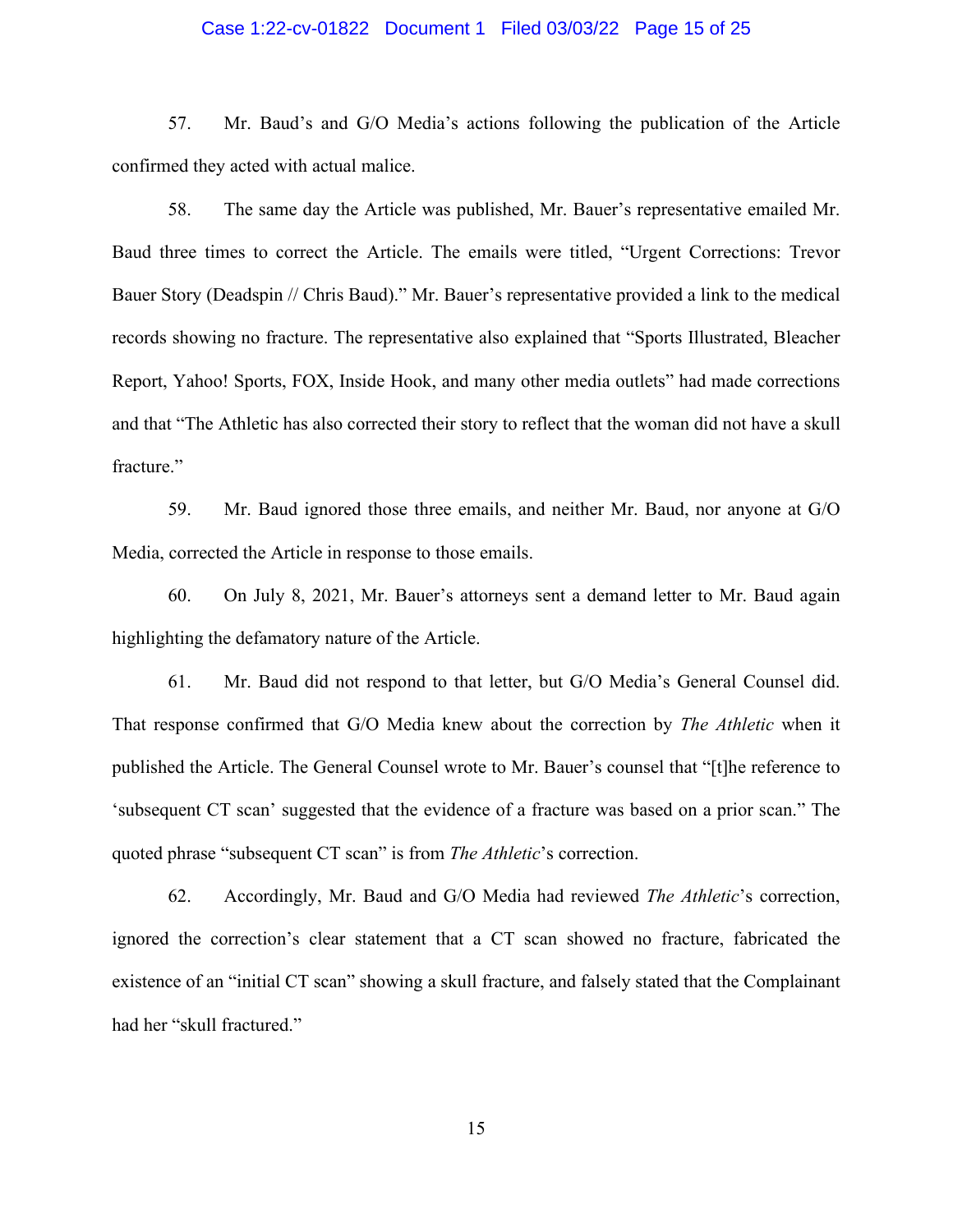### Case 1:22-cv-01822 Document 1 Filed 03/03/22 Page 16 of 25

63. The General Counsel also professed that "[n]o one at Deadspin has any record of receiving [the Complainant's] medical records from your client's representative." Mr. Bauer's representative has the record of the email, with a link to the Complainant's medical records, sent to Mr. Baud, as well as two-follow up emails to Mr. Baud.

64. Following the response of G/O Media's General Counsel, G/O Media and Mr. Baud made wholly inadequate changes to the Article. The modified Article used the phrase "sustain head trauma" rather than "have . . . her skull fractured" in one sentence in the Article, which now read: "We don't need an investigation and trial to know that she didn't consent to have her face beaten and to sustain head trauma." The modified Article continued: "His legal team's response regarding the head trauma? While she was initially diagnosed with signs of a basilar skull fracture, a CT scan found no acute fracture," which previously read: "His legal team's defense? It was only the initial CT scan that showed a fracture." The modified Article also included an "Update" that said "After publication, Trevor Bauer's representatives emphasized that medical records showed that while the woman was initially diagnosed with signs of a basilar skull fracture, a CT scan found no acute fracture. It was unclear from previous reports what the basis was for the initial indication of a fracture." The modified Article still used the term "fracture" or "skull fracture" five times. The modified Article also cited no source for its statement that the Complainant "sustain[ed] head trauma."

65. A copy of the modified Article is attached to the Complaint as Exhibit B.

66. Actual malice in the publication of the Article is also shown by Mr. Baud's and G/O Media's complete disregard for G/O Media's own "Editorial Policy."<sup>26</sup>

<sup>26</sup> G/O MEDIA EDITORIAL POLICY,<https://g-omedia.com/editorial-policy/>(last visited Feb. 22, 2022).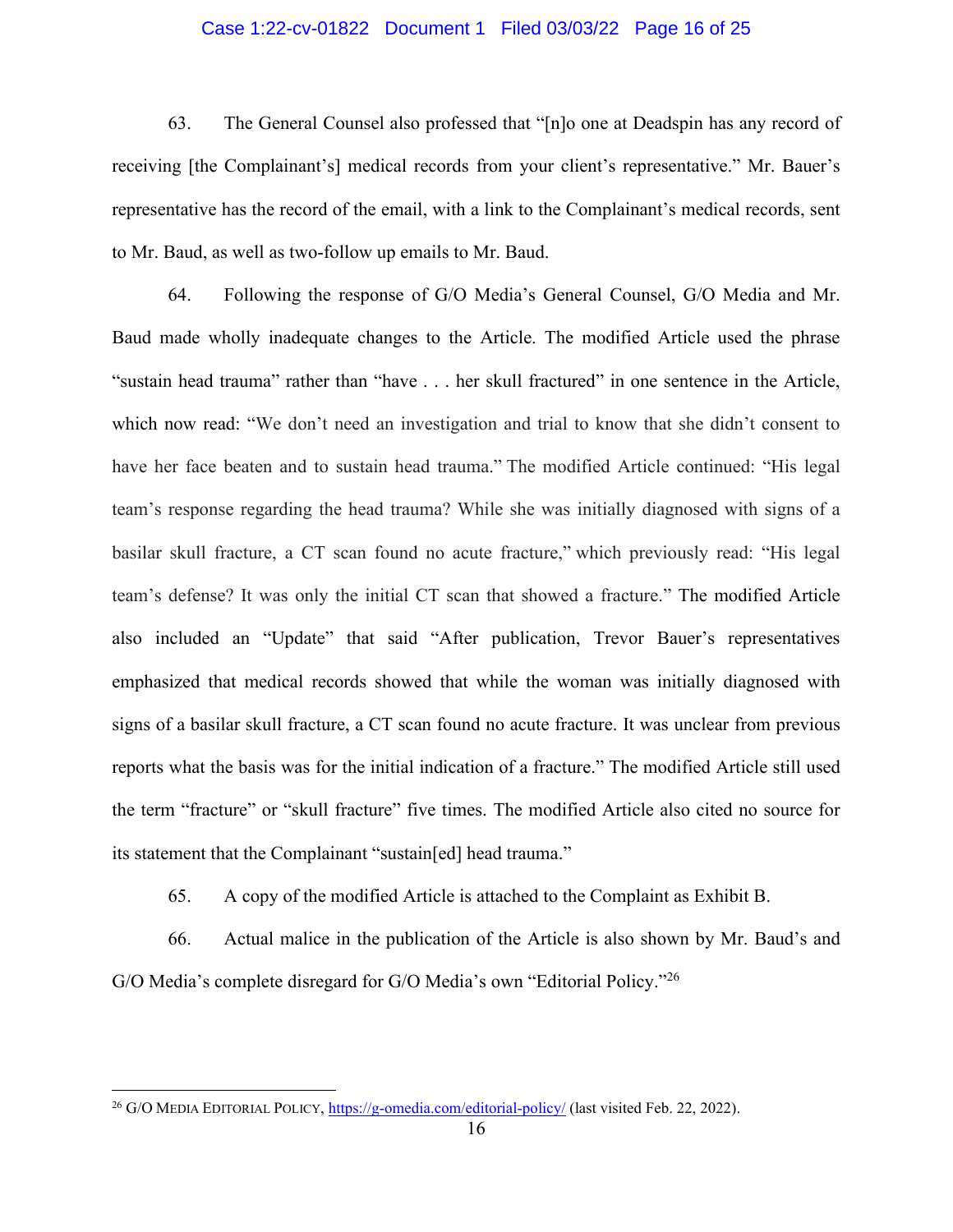### Case 1:22-cv-01822 Document 1 Filed 03/03/22 Page 17 of 25

67. That Policy asserts that "[t]he pursuit of truth requires that we are accurate in all we write and say, from the slightest fact to the broadest context. Writers are responsible for the accuracy of their published output regardless of format and distribution platform, but everyone who touches the copy during editing shares in that responsibility."

68. In addition, the Policy states that "[i]nformation *must be* verified before publication, using original sources where possible." (emphasis added).

69. In publishing the Article, Mr. Baud and G/O Media did not verify the false factual assertions that Mr. Bauer had fractured the Complainant's skull. Mr. Baud and G/O Media ignored both *The Athletic*'s correction and made no attempt to review the Complainant's publicly available medical records, even after Mr. Bauer's representatives provided those records to Mr. Baud.

70. Indeed, the Policy emphasized that "[p]ost-publication, we must correct our errors, large or small, *as soon as we become aware of them*." (emphasis added).

71. Yet Mr. Baud did not correct the errors "as soon as" he became aware of them, instead ignoring repeated emails from Mr. Bauer's representatives.

72. Only upon the threat of legal action did G/O Media issue a meager and inadequate modification of the Article.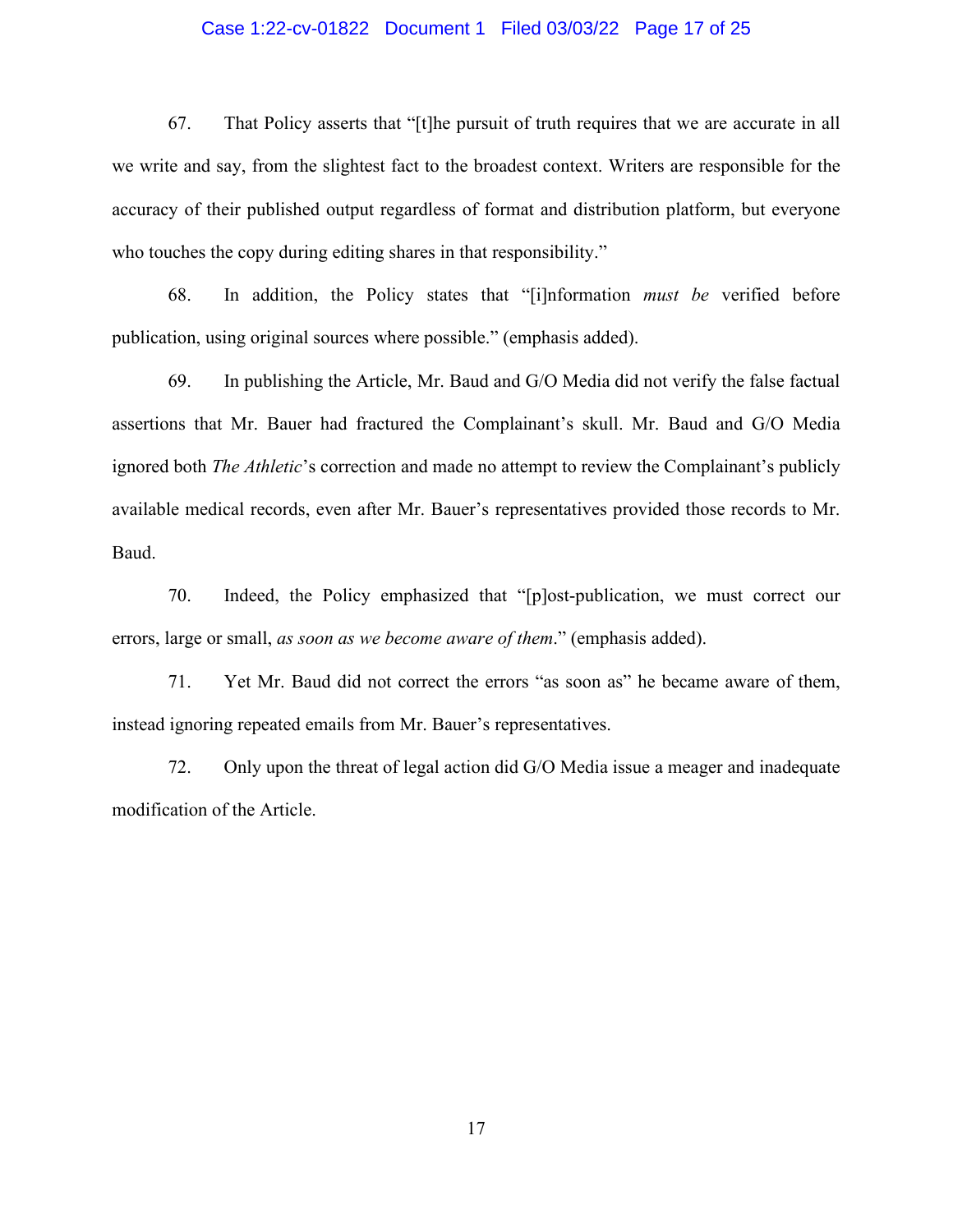## **V. After Publishing The Defamatory Article, G/O Media and** *Deadspin* **Continue Their Campaign Of Harassing and Targeting Mr. Bauer**

73. Following the publication of the Article, G/O Media and *Deadspin* continued their attacks against Mr. Bauer by, among other actions, making false or misleading statements regarding the hearing on the Complainant's restraining order and the court's ruling rejecting her allegations.

74. An article<sup>27</sup> on July 28, 2021 reporting on the sexual assault allegations stated that Mr. "Bauer is that rare specimen who was widely loathed by nearly everyone both inside and outside baseball even before it came to light that he might be an unholy monster." The article stated that "it wasn't hard to know that he was a world-class douche canoe, or that he had already exhibited severe problems dealing with women." The sole source cited for the purported "severe" problems "dealing with women" was *Deadspin*'s January 2019 articles about his Twitter interactions with a single Twitter user.

75. G/O Media and *Deadspin* continued to defame Mr. Bauer even after a judge found, after a five-day hearing, that the Complainant's declaration seeking a restraining order was "materially misleading" and that Mr. Bauer did not sexually assault the Complainant.

76. The judge concluded that "Respondent [Mr. Bauer] did not exceed the limits that Petitioner [the Complainant] set" and that the Complainant "was not ambiguous about wanting rough sex in the parties' first encounter and wanting rougher sex in the second encounter."

77. Despite the judge's decision, G/O Media and *Deadspin* published an article on the day of the decision titled "We still see you, Trevor Bauer."<sup>28</sup>

<sup>27</sup> Sam Fels, *Andrew Friedman has always been good at his job – and is a scumbag*, DEADSPIN (July 28, 2021, 10:41 AM)[, https://deadspin.com/andrew-friedman-has-always-been-good-at-his-job-and-i-1847377396.](https://deadspin.com/andrew-friedman-has-always-been-good-at-his-job-and-i-1847377396)

<sup>28</sup> Julie DiCaro, *We still see you, Trevor Bauer*, DEADSPIN (Aug. 19, 2021, 3:11 PM), [https://deadspin.com/we](https://deadspin.com/we-still-see-you-trevor-bauer-1847519780)[still-see-you-trevor-bauer-1847519780.](https://deadspin.com/we-still-see-you-trevor-bauer-1847519780)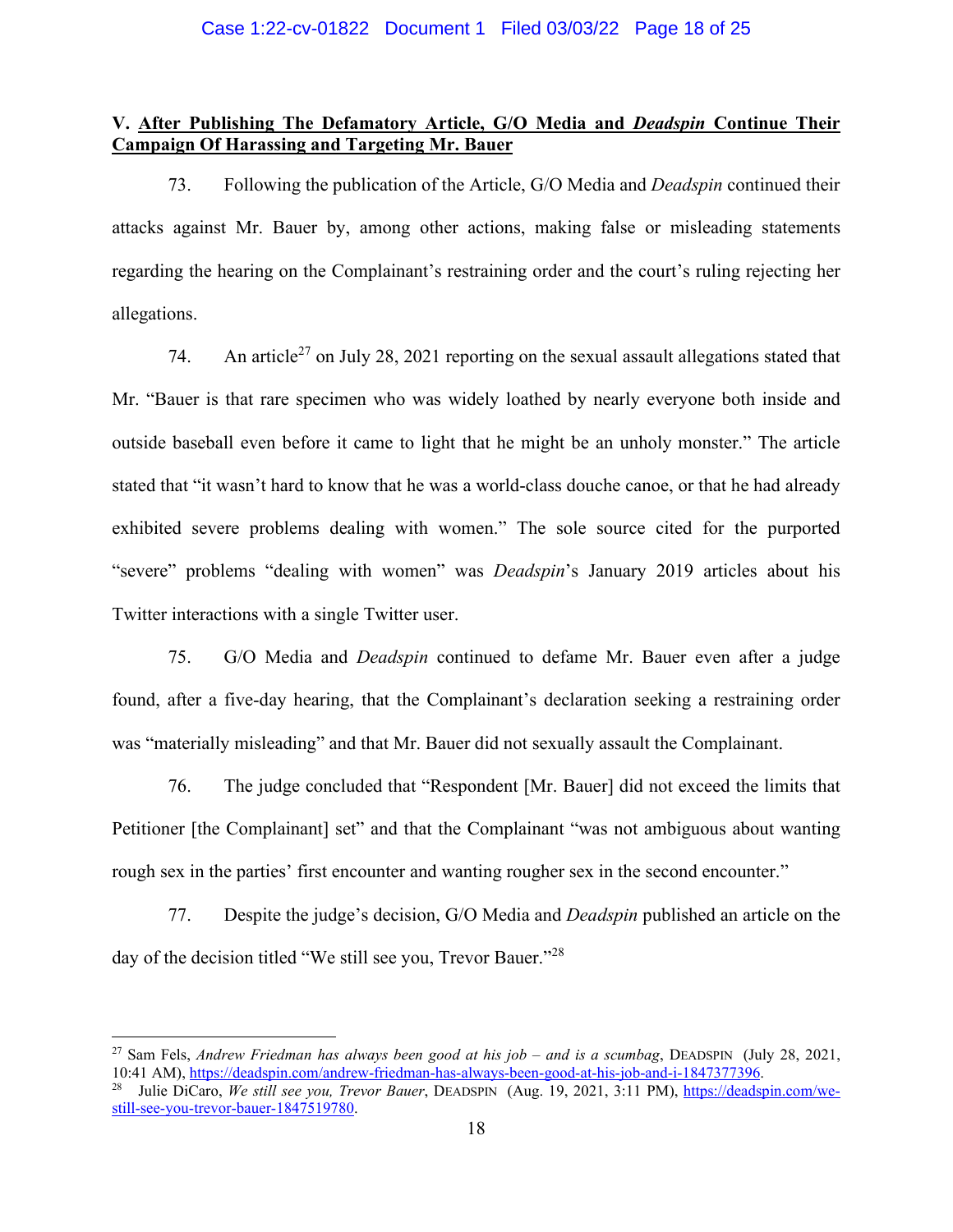### Case 1:22-cv-01822 Document 1 Filed 03/03/22 Page 19 of 25

78. The article stated that "we know that Trevor Bauer is a man who likes to choke women, punch women in the vagina, and have anal sex with unconscious women. He should never pitch in MLB again." G/O Media and *Deadspin* ignored the Court's finding that Mr. Bauer had committed no act of abuse, including no sexual assault, and that his sexual acts with the Complainant were consensual.

79. On January 1, 2022, G/O Media and *Deadspin* again revealed their ill will toward Mr. Bauer, listing him as the number 3 "Idiot of the Year" for 2021.<sup>29</sup> This article declared that Mr. Bauer is "dangerous" and "a monster." It asserted that "for him to allegedly violate a woman (or two) for his own pleasure really isn't that huge of a shock, even if the details are horrifying." The basis of the article's conclusion that Mr. Bauer was "dangerous" and "a monster" were allegations that the Court had rejected in the restraining order proceeding. But the article made no mention that the Court had found that Mr. Bauer committed no sexual assault and that his conduct was consensual.

#### **VI. The Los Angeles District Attorney Declines To Charge Mr. Bauer with any Crime**

80. On February 8, 2022, the Los Angeles District Attorney stated publicly that they were declining to charge Mr. Bauer with any crime.

81. The District Attorney stated that "[a]fter a thorough review of all the available evidence including the civil restraining order proceedings, witness statements and the physical evidence — the People are unable to prove the relevant charges beyond a reasonable doubt."

82. District Attorney George Gascon later reiterated that his office "looked at this case very very closely" and "investigated it thoroughly." Mr. Gascon also explained that the

<sup>29</sup> Deadspin Staff, *IDIOT OF THE YEAR: The worst of 2021*, DEADSPIN (Jan. 1, 2022, 9:00 AM), [https://deadspin.com/idiot-of-the-year-the-worst-of-2021-1848282018/amp.](https://deadspin.com/idiot-of-the-year-the-worst-of-2021-1848282018/amp)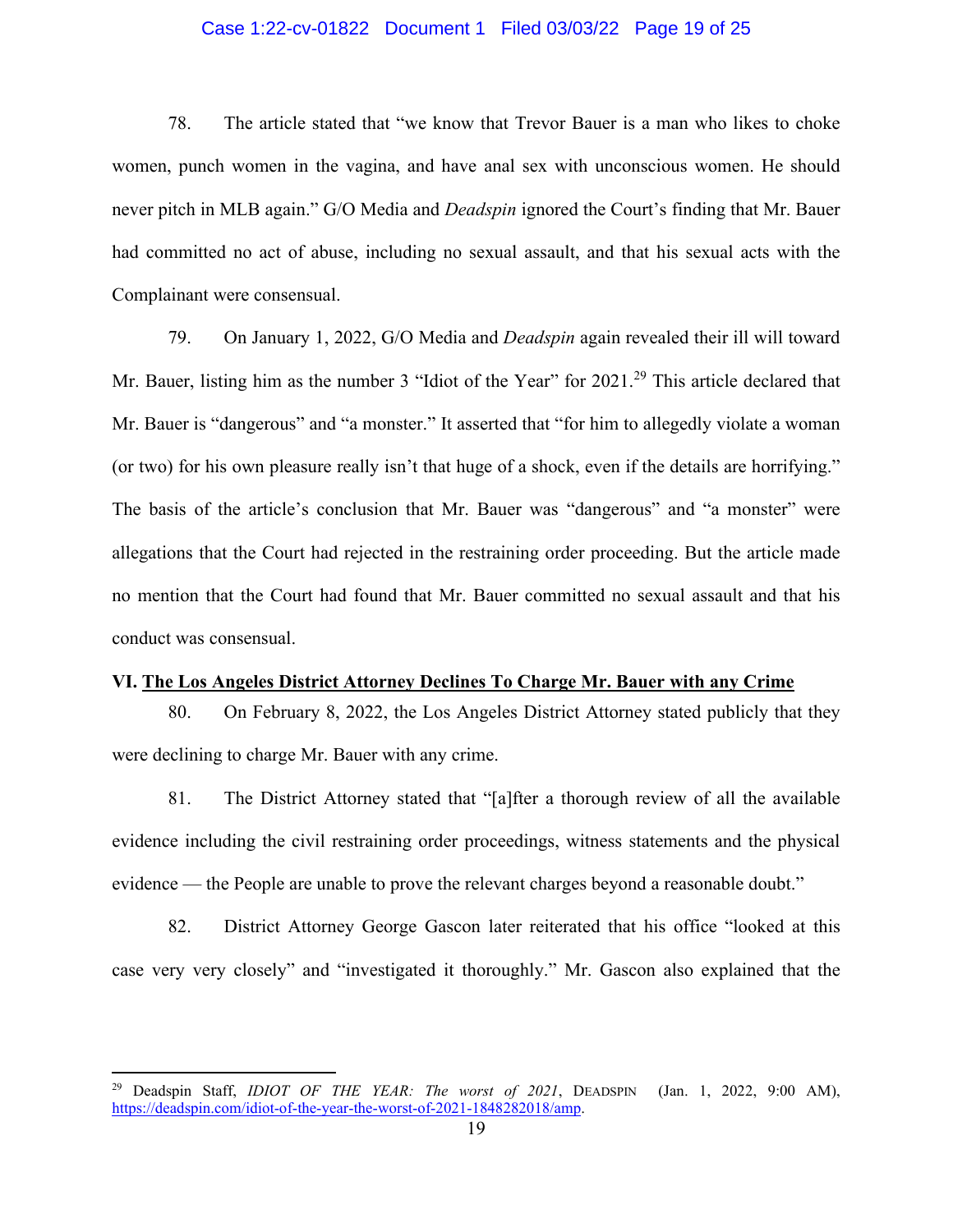#### Case 1:22-cv-01822 Document 1 Filed 03/03/22 Page 20 of 25

standard of proof in the civil restraining order proceeding was "very low," and even under that very low standard, the allegations could not be proven.

83. Following the District Attorney's decision, *Deadspin* published the article "What it means when prosecutors decline to charge sexual assault*.*" <sup>30</sup> As with the many prior articles concerning Mr. Bauer, this one again misrepresented the facts. The premise of the article was based on the fictional show, *Law & Order: Special Victims Unit*, which the author believed "does a good job . . . of showing . . . why certain cases don't get prosecuted, even if it's fairly clear that a crime has been committed."

84. With that skewed understanding of the legal system, the article purported to then provide information "about what the decision not to prosecute is and is not."

85. Without quoting or even acknowledging the statements from the District Attorney and the thorough investigation by his Office—or the Complainant's failure to prove an act of abuse under the "very low" standard at the restraining order hearing—the article declared that the decision not to prosecute "is an acknowledgement by the prosecutor that the so-called 'he saidshe said' crimes are more difficult to prosecute than other crimes, largely because our society has been conditioned to believe that a woman's word counts for less than a man's." The article provided no support attributing that motivation to the District Attorney's decision concerning Mr. Bauer.

86. The article also asserted that the decision not to prosecute is "not a declaration that the victim is lying, It is not a finding of innocence by a judge or jury." But the article completely ignored the fact that a court had already determined that the Complainant was

<sup>&</sup>lt;sup>30</sup> Julie DiCaro, *What it means when prosecutors decline to charge sexual assault*, DEADSPIN (Feb. 9, 2022, 2:04 PM), [https://deadspin.com/what-it-means-when-prosecutors-decline-to-charge-sexual-1848508490.](https://deadspin.com/what-it-means-when-prosecutors-decline-to-charge-sexual-1848508490)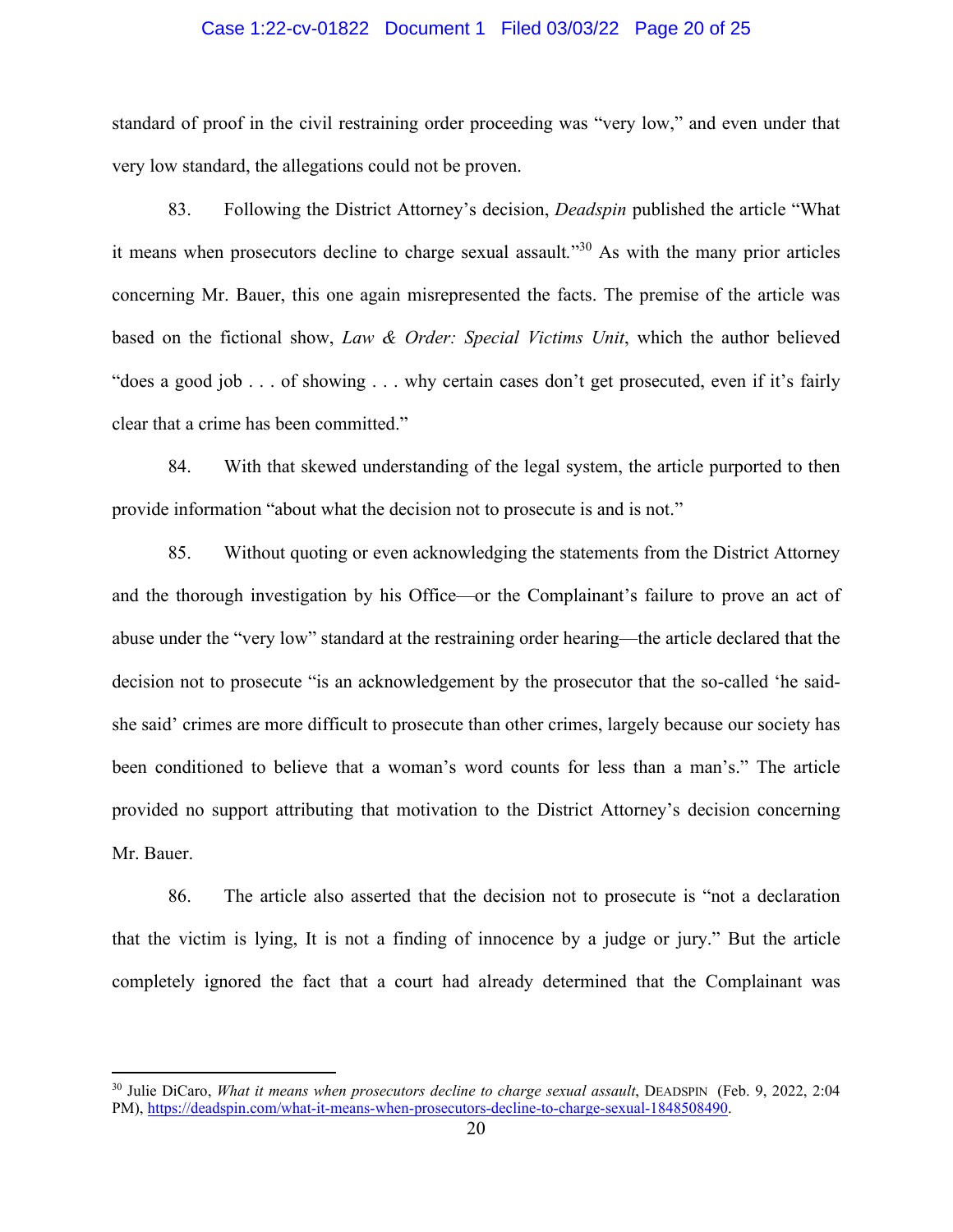### Case 1:22-cv-01822 Document 1 Filed 03/03/22 Page 21 of 25

"materially misleading" and found that Mr. Bauer did not commit any act of abuse alleged by the Complainant.

87. In closing, the article asserted "[m]aybe one day, our society will have evolved enough that these cynical calculations aren't necessary, that every victim gets his or her day in court, and that we view allegations of sexual assault as just as likely to be true as false." Again, the article avoided the fact that the Complainant had her day in court and the court found her to be misleading and not credible. The article did not recognize that the District Attorney, in deciding to not bring charges, relied on the Complainant's failure to satisfy a very low standard of proof in the restraining order hearing. The article also failed to acknowledge the District Attorney's own words that the investigation was thorough. The article disregarded these facts surrounding the District Attorney's declination in order to continue *Deadspin*'s narrative that Mr. Bauer was guilty, no matter how many times he is vindicated by the truth.

#### **COUNT ONE – DEFAMATION PER SE**

88. Mr. Bauer re-alleges and incorporates paragraphs 1 through 87.

89. The Article written by Mr. Baud and published, or caused to be published, by G/O Media on July 6, 2021 is false, defamatory and published with actual malice.

90. The defamatory statements in the Article were of and concerning Mr. Bauer, and are reasonably understood to be about Mr. Bauer.

91. The statement that the Complainant had "her skull fractured" by Mr. Bauer is a false statement of fact.

92. The statement that Mr. Bauer's "defense" was that "[i]t was only the initial CT scan that showed a fracture" is a false statement of fact.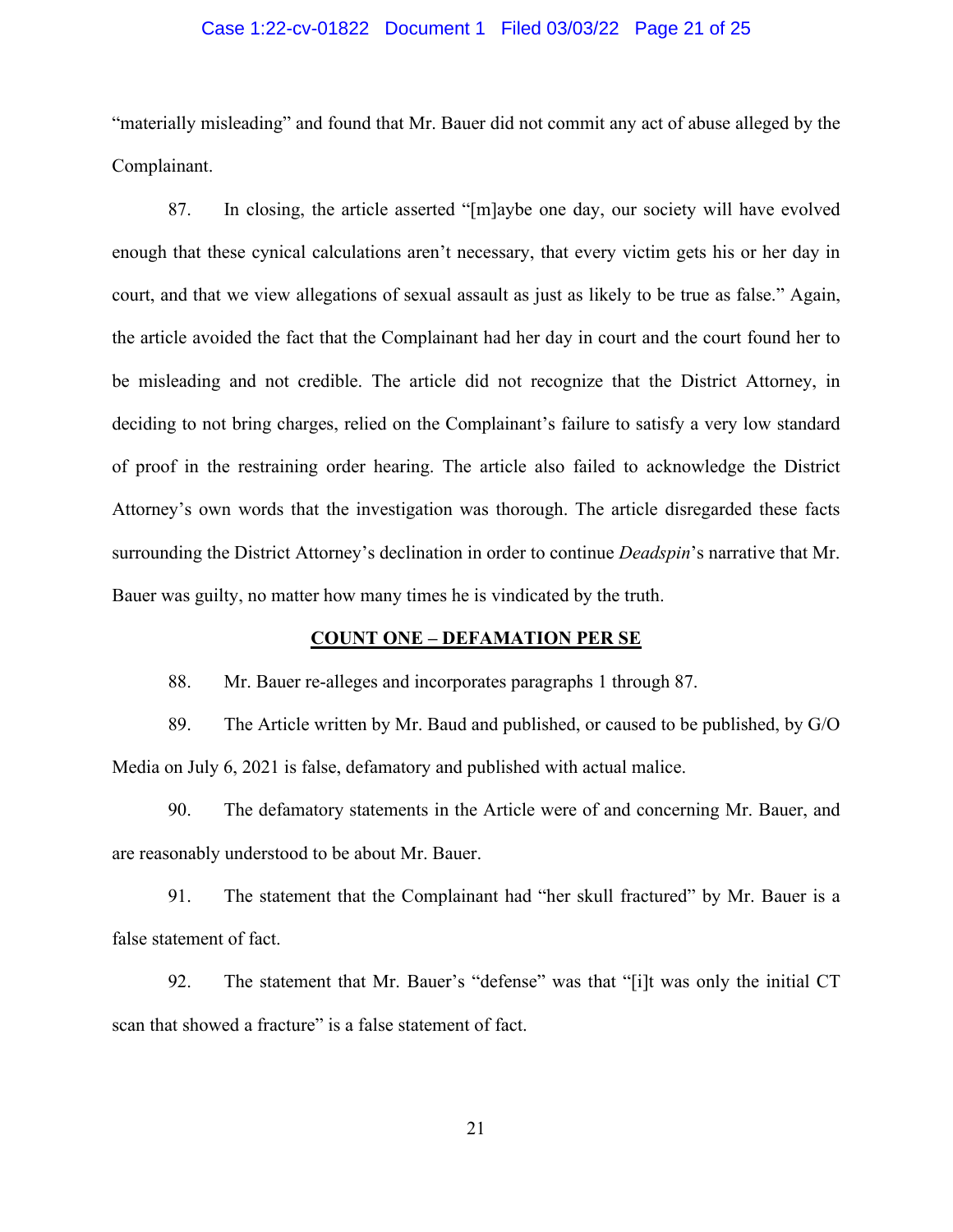### Case 1:22-cv-01822 Document 1 Filed 03/03/22 Page 22 of 25

93. The statement that Mr. Bauer did not "attempt to deny that he was responsible" is a false statement of fact.

94. These statements were published to many third parties through *Deadspin*'s website, and G/O Media and *Deadspin* promoted the Article on Facebook and Twitter. Moreover, some of these third parties redistributed and further disseminated this defamatory article.

95. The statements about the nonexistent "fracture" were false because the medical records attached to the Complainant's publicly available filing showed that the Complainant had not suffered a fractured skull, nor had the Complainant alleged that she in fact suffered such a fracture.

96. In addition, the journalistic consensus at the time Mr. Baud wrote, and G/O Media published, the Article was that there was no skull fracture.

97. The statement that Mr. Bauer did not "attempt to deny that he was responsible" was false because Mr. Bauer's counsel had denied Mr. Bauer's responsibility and never agreed that Mr. Bauer had fractured the Complainant's skull (because it never happened).

98. The false statements in the Article are not privileged.

99. The source for the Article was not any judicial proceeding or court document, but rather an article in *The Athletic*, which—at the time of the Article's publication—had corrected its own false reporting to explain that a CT scan showed no skull fracture.

100. The Article did not quote, cite, or rely on any part of the judicial proceeding, including the Complainant's petition and declaration.

101. Even if the Article had been based on the Complainant's declaration, it was not a substantially accurate report of that declaration.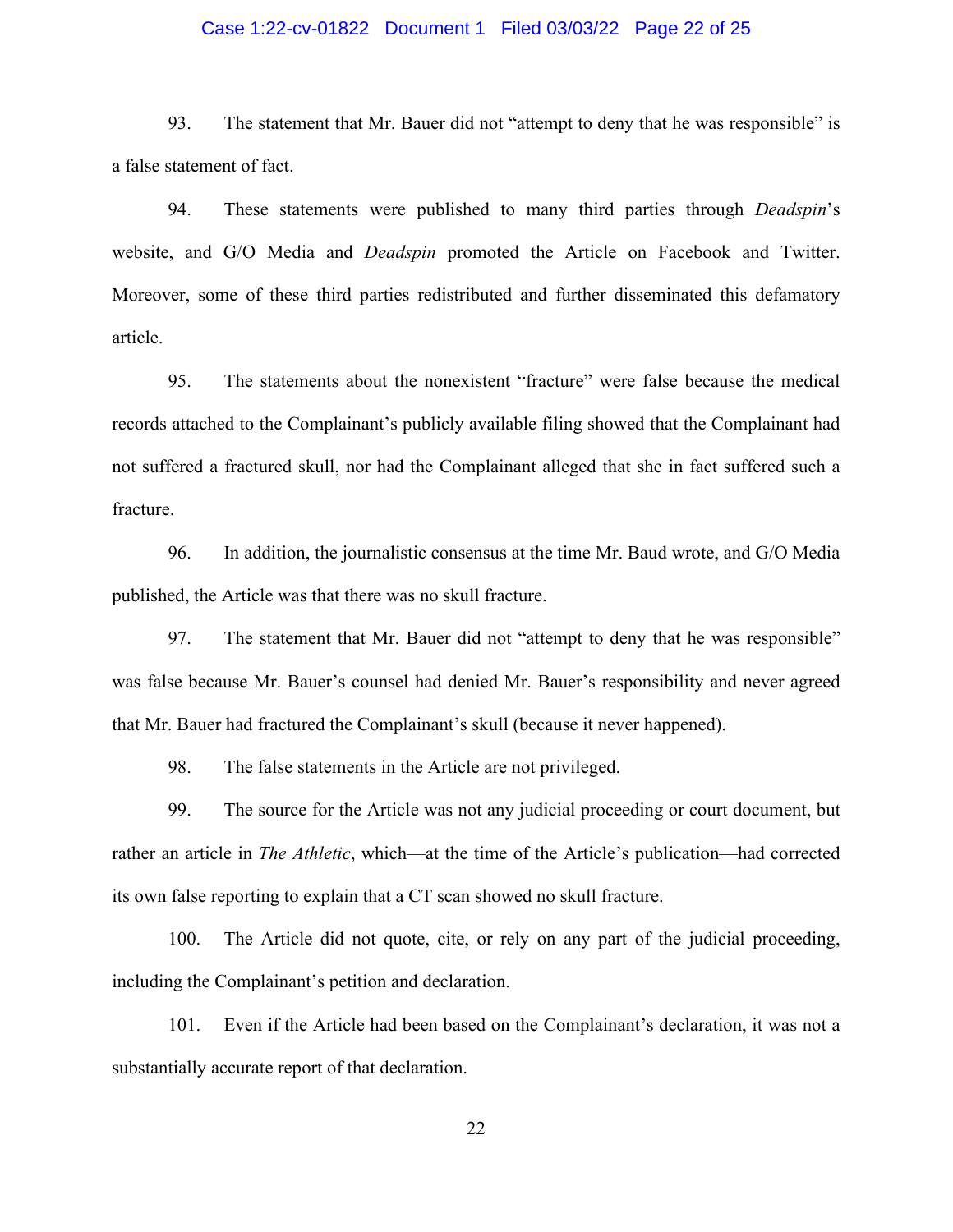### Case 1:22-cv-01822 Document 1 Filed 03/03/22 Page 23 of 25

102. That declaration stated only that there were "signs of a basilar skull fracture," and medical records, including CT scan results, attached to the declaration showed no skull fracture. Yet the Article asserted that an "initial CT scan" showed a fracture, which is alleged nowhere in the declaration, and is contradicted by the medical records attached to the declaration.

103. Because the Article suggested much more serious conduct than the conduct alleged in the declaration, the false statements in the Article are not privileged, even if they had been based on that declaration.

104. Mr. Baud and G/O Media knew the statements about the skull fracture were false, or exhibited reckless disregard for their falsity, because *The Athletic* had already corrected its reporting by the time the Article was published, and Mr. Baud and G/O Media knew, or recklessly disregarded, that correction.

105. Mr. Baud refused to correct the Article as soon as possible, even after being provided with a link to the medical records showing no fracture, instead ignoring urgent emails from Mr. Bauer's representatives.

106. Mr. Baud and G/O Media exhibited actual malice, as shown by *Deadspin*'s continuing, years-long campaign to discredit, insult, and defame Mr. Bauer, and through Mr. Baud's and G/O Media's deliberate avoidance of the corrections by *The Athletic* and other news organizations, as well as the Complainant's publicly available medical records.

107. *Deadspin* and G/O Media's campaign to discredit Mr. Bauer is why Mr. Baud, the Managing Editor of *Deadspin*, and G/O Media ignored the actual facts found in the corrections by *The Athletic* and other news organizations, as well as in the Complainant's publicly available medical records. To serve their purpose of attacking and harming Mr. Bauer, Mr. Baud and G/O Media fabricated the existence of a skull fracture.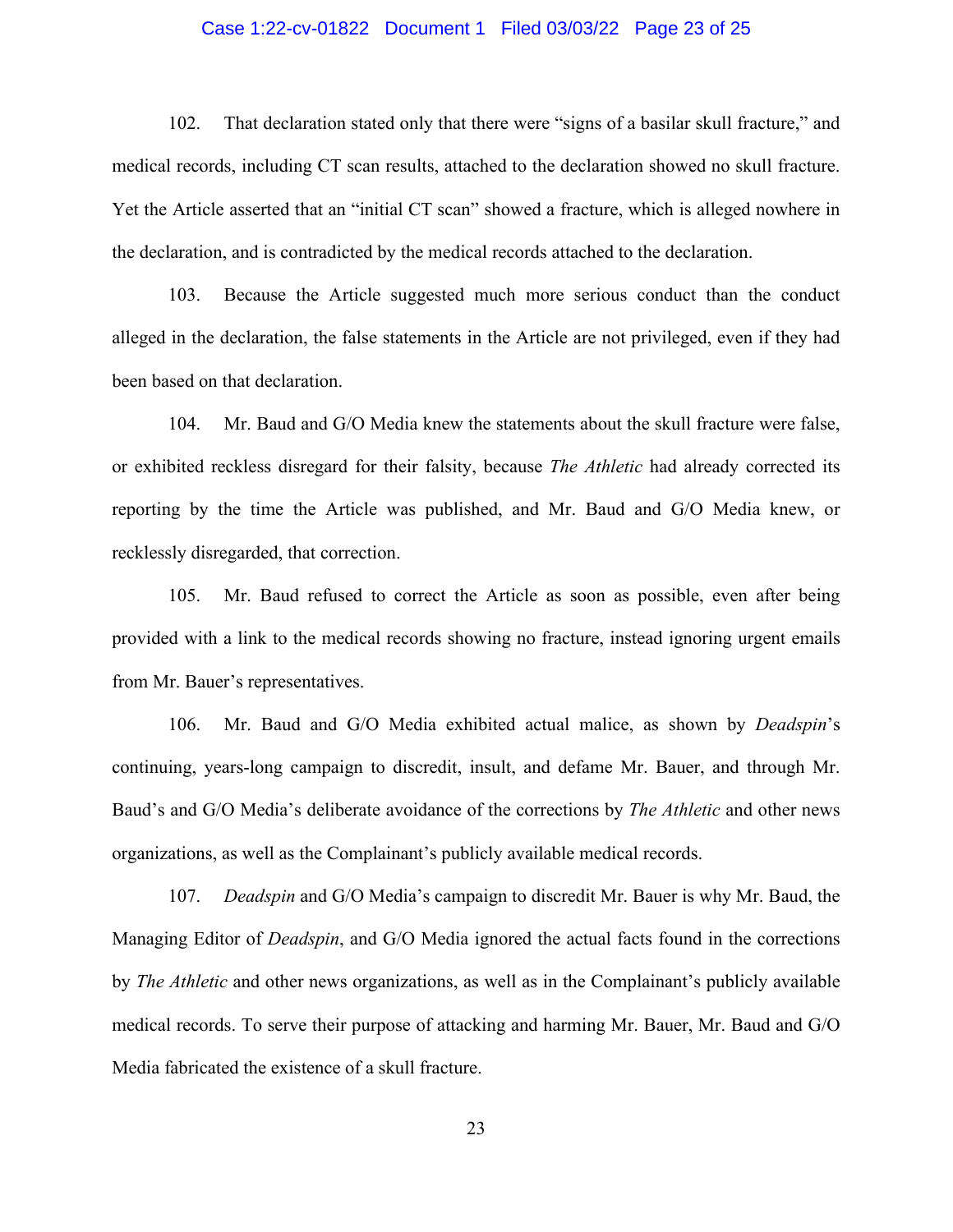### Case 1:22-cv-01822 Document 1 Filed 03/03/22 Page 24 of 25

108. For the same reasons, Mr. Baud and G/O Media ignored the denials from Mr. Bauer's counsel. They knew that the statement that Mr. Bauer did not "attempt to deny that he was responsible" was false, or they exhibited reckless disregard for its falsity. The TMZ article linked in the Article contained the denial of responsibility that Mr. Baud and G/O Media disregarded.

109. Because Mr. Baud's and G/O Media's false statements charged Mr. Bauer with a serious crime and maligned him in his profession, those statements constitute defamation per se and Mr. Bauer's injury is presumed.

110. The false statements in the Article have also severely damaged Mr. Bauer's reputation, caused him anguish, humiliation, and embarrassment, and resulted in financial loss.

111. Mr. Bauer is entitled to punitive damages because Mr. Baud and G/O Media published the Article with hatred, ill will, and spite, with the intent to harm Mr. Bauer or in blatant disregard of the substantial likelihood of causing him harm. The Article was the culmination of a campaign to maliciously target and harass Mr. Bauer.

112. As a direct and proximate result of the Defendants' defamatory statements, Mr. Bauer is entitled to compensatory and punitive damages in an amount to be proven at trial in excess of \$75,000.00.

## **PRAYER FOR RELIEF**

**WHEREFORE**, Plaintiff Trevor Bauer demands judgment against Defendants Chris Baud and G/O Media, as follows:

- i. An award of compensatory, special and punitive damages in appropriate amounts to be established at trial;
- ii. Plaintiff's reasonable costs and expenses, including attorneys' fees; and